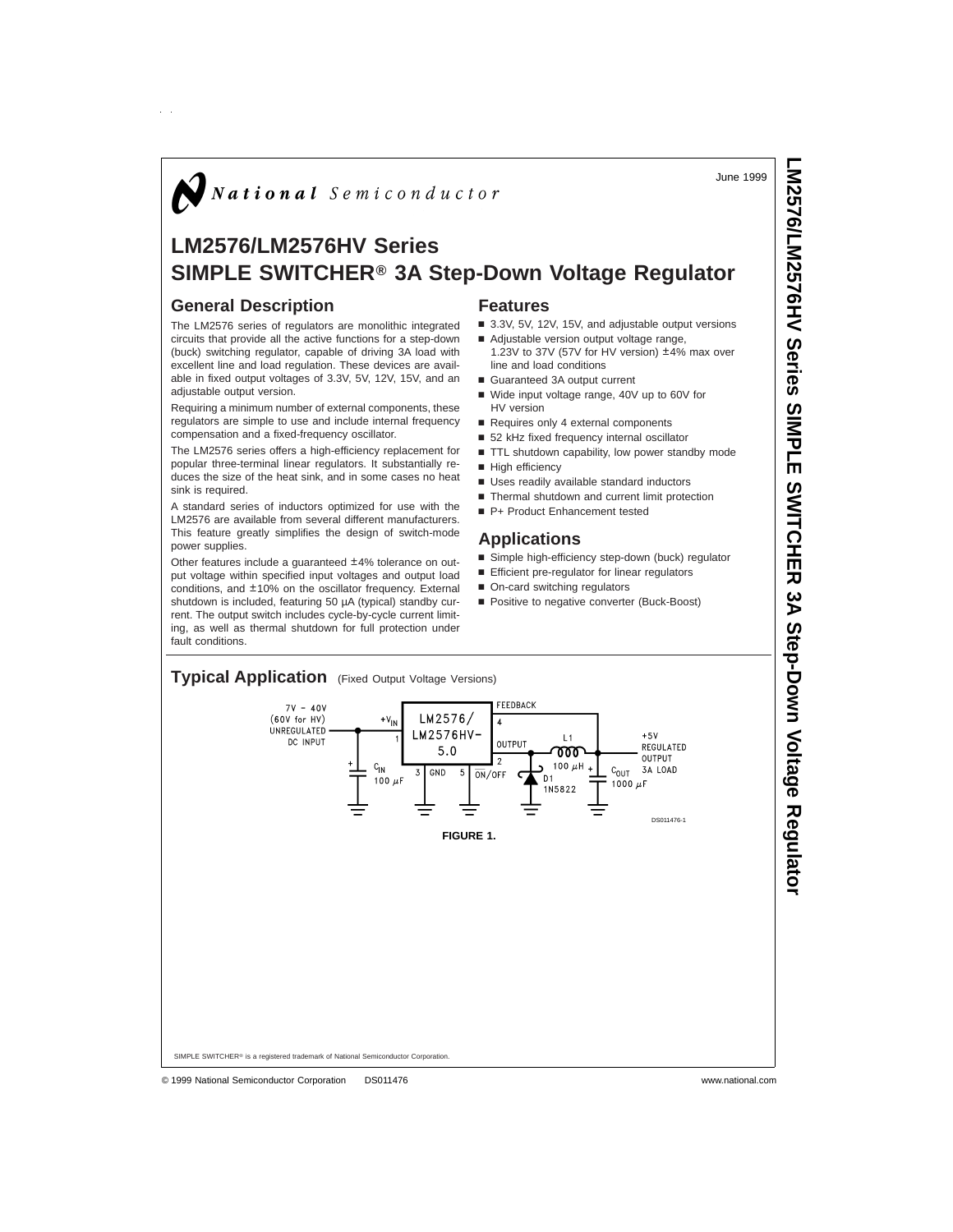

 $\sim$  $\bar{z}$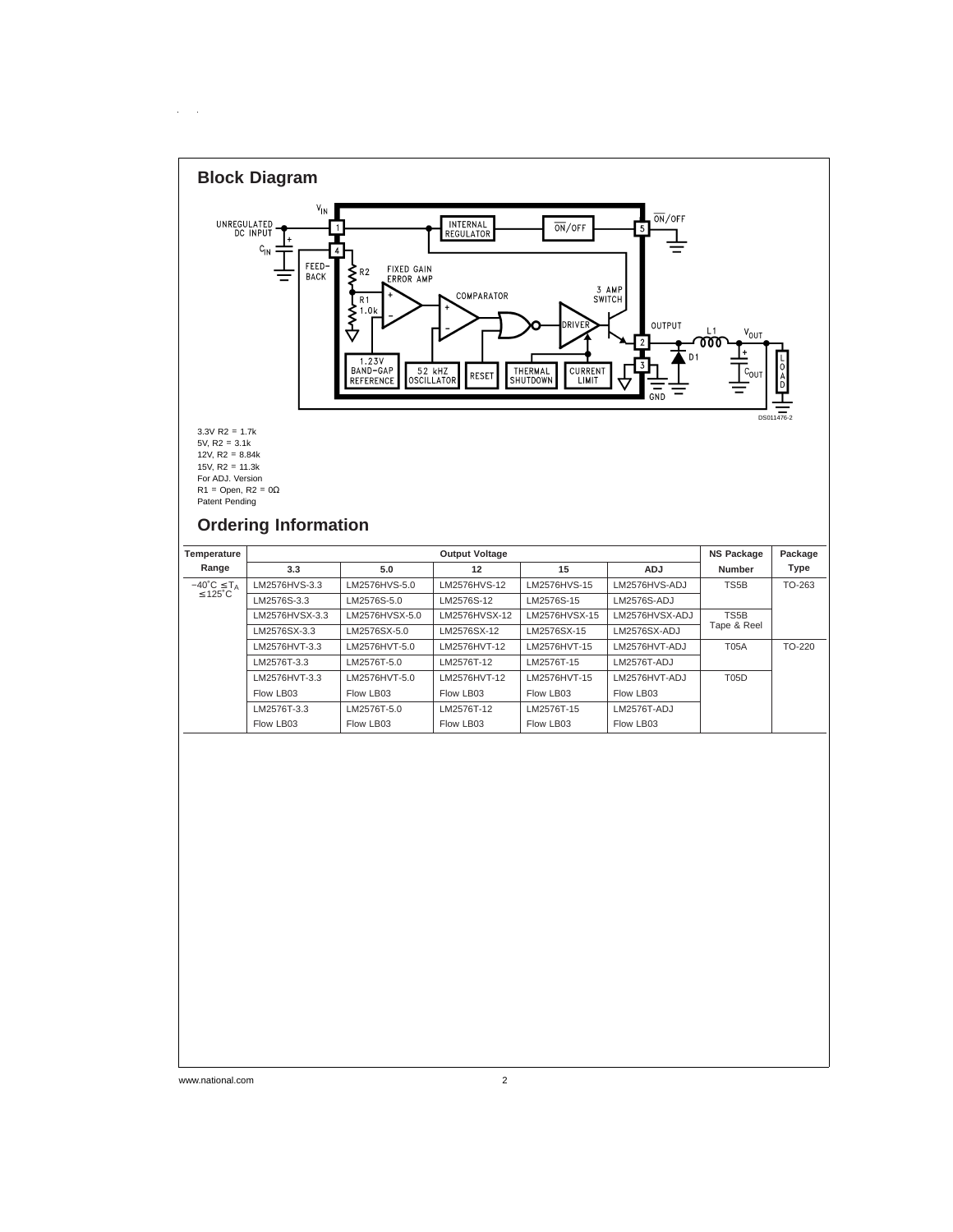# **Absolute Maximum Ratings (Note 1)**

**If Military/Aerospace specified devices are required, please contact the National Semiconductor Sales Office/ Distributors for availability and specifications.**

LM2576 45V LM2576HV 63V  $\overline{ON}$  /OFF Pin Input Voltage  $-0.3V \le V \le +V_{IN}$ 

(Steady State) −1V Power Dissipation **Internally Limited** Storage Temperature Range −65˚C to +150˚C Maximum Junction Temperature 150°C

| Minimum ESD Rating                              |                 |
|-------------------------------------------------|-----------------|
| $(C = 100 \text{ pF}, R = 1.5 \text{ k}\Omega)$ | $2$ kV          |
| Lead Temperature                                |                 |
| (Soldering, 10 Seconds)                         | $260^{\circ}$ C |

# **Operating Ratings**

| <b>Temperature Range</b> |                                                                |
|--------------------------|----------------------------------------------------------------|
| LM2576/LM2576HV          | $-40^{\circ}$ C $\leq$ T <sub>1</sub> $\leq$ +125 $^{\circ}$ C |
| Supply Voltage           |                                                                |
| LM2576                   | 40V                                                            |
| <b>LM2576HV</b>          | 60V                                                            |
|                          |                                                                |

# **LM2576-3.3, LM2576HV-3.3 Electrical Characteristics**

Maximum Supply Voltage

 $\alpha=1$ 

Output Voltage to Ground

Specifications with standard type face are for T<sub>J</sub> = 25˚C, and those with **boldface type** apply over full Operating Temperature<br>Range.

| Symbol           | <b>Parameter</b>                                        | <b>Conditions</b>                                         | LM2576-3.3<br>LM2576HV-3.3 |             | <b>Units</b><br>(Limits) |
|------------------|---------------------------------------------------------|-----------------------------------------------------------|----------------------------|-------------|--------------------------|
|                  |                                                         |                                                           |                            |             |                          |
|                  |                                                         |                                                           | <b>Typ</b>                 | Limit       |                          |
|                  |                                                         |                                                           |                            | (Note 2)    |                          |
|                  | <b>SYSTEM PARAMETERS</b> (Note 3) Test Circuit Figure 2 |                                                           |                            |             |                          |
| $V_{\text{OUT}}$ | Output Voltage                                          | $V_{\text{IN}}$ = 12V, $I_{\text{LOAD}}$ = 0.5A           | 3.3                        |             | $\vee$                   |
|                  |                                                         | Circuit of Figure 2                                       |                            | 3.234       | V(Min)                   |
|                  |                                                         |                                                           |                            | 3.366       | V(Max)                   |
| $V_{\text{OUT}}$ | Output Voltage                                          | $6V \le V_{IN} \le 40V$ , 0.5A $\le I_{I, OAD} \le 3A$    | 3.3                        |             | $\vee$                   |
|                  | LM2576                                                  | Circuit of Figure 2                                       |                            | 3.168/3.135 | V(Min)                   |
|                  |                                                         |                                                           |                            | 3.432/3.465 | V(Max)                   |
| $V_{\text{OUT}}$ | Output Voltage                                          | $6V \le V_{IN} \le 60V$ , 0.5A $\le I_{I \cap AD} \le 3A$ | 3.3                        |             | $\vee$                   |
|                  | <b>LM2576HV</b>                                         | Circuit of Figure 2                                       |                            | 3.168/3.135 | V(Min)                   |
|                  |                                                         |                                                           |                            | 3.450/3.482 | V(Max)                   |
| $\eta$           | Efficiency                                              | $V_{\text{IN}}$ = 12V, $I_{\text{LOAD}}$ = 3A             | 75                         |             | $\%$                     |

# **LM2576-5.0, LM2576HV-5.0 Electrical Characteristics**

Specifications with standard type face are for T<sub>J</sub> = 25˚C, and those with *Figure 2* boldface type apply over full Operating<br>Temperature Range.

| Symbol           | <b>Parameter</b>                                        | <b>Conditions</b>                               | LM2576-5.0<br>LM2576HV-5.0 | <b>Units</b><br>(Limits) |        |
|------------------|---------------------------------------------------------|-------------------------------------------------|----------------------------|--------------------------|--------|
|                  |                                                         |                                                 | <b>Typ</b>                 | Limit                    |        |
|                  |                                                         |                                                 |                            | (Note 2)                 |        |
|                  | <b>SYSTEM PARAMETERS</b> (Note 3) Test Circuit Figure 2 |                                                 |                            |                          |        |
| $V_{\text{OUT}}$ | Output Voltage                                          | $V_{\text{IN}}$ = 12V, $I_{\text{LOAD}}$ = 0.5A | 5.0                        |                          | $\vee$ |
|                  |                                                         | Circuit of Figure 2                             |                            | 4.900                    | V(Min) |
|                  |                                                         |                                                 |                            | 5.100                    | V(Max) |
| $V_{\text{OUT}}$ | Output Voltage                                          | $0.5A \leq I_{\text{LOAD}} \leq 3A$ ,           | 5.0                        |                          | $\vee$ |
|                  | LM2576                                                  | $8V \leq V_{IN} \leq 40V$                       |                            | 4.800/4.750              | V(Min) |
|                  |                                                         | Circuit of Figure 2                             |                            | 5.200/5.250              | V(Max) |
| $V_{\text{OUT}}$ | Output Voltage                                          | $0.5A \leq I_{1.0AD} \leq 3A$ ,                 | 5.0                        |                          | $\vee$ |
|                  | <b>LM2576HV</b>                                         | $8V \leq V_{IN} \leq 60V$                       |                            | 4.800/4.750              | V(Min) |
|                  |                                                         | Circuit of Figure 2                             |                            | 5.225/5.275              | V(Max) |
| η                | Efficiency                                              | $V_{\text{IN}}$ = 12V, $I_{\text{LOAD}}$ = 3A   | 77                         |                          | $\%$   |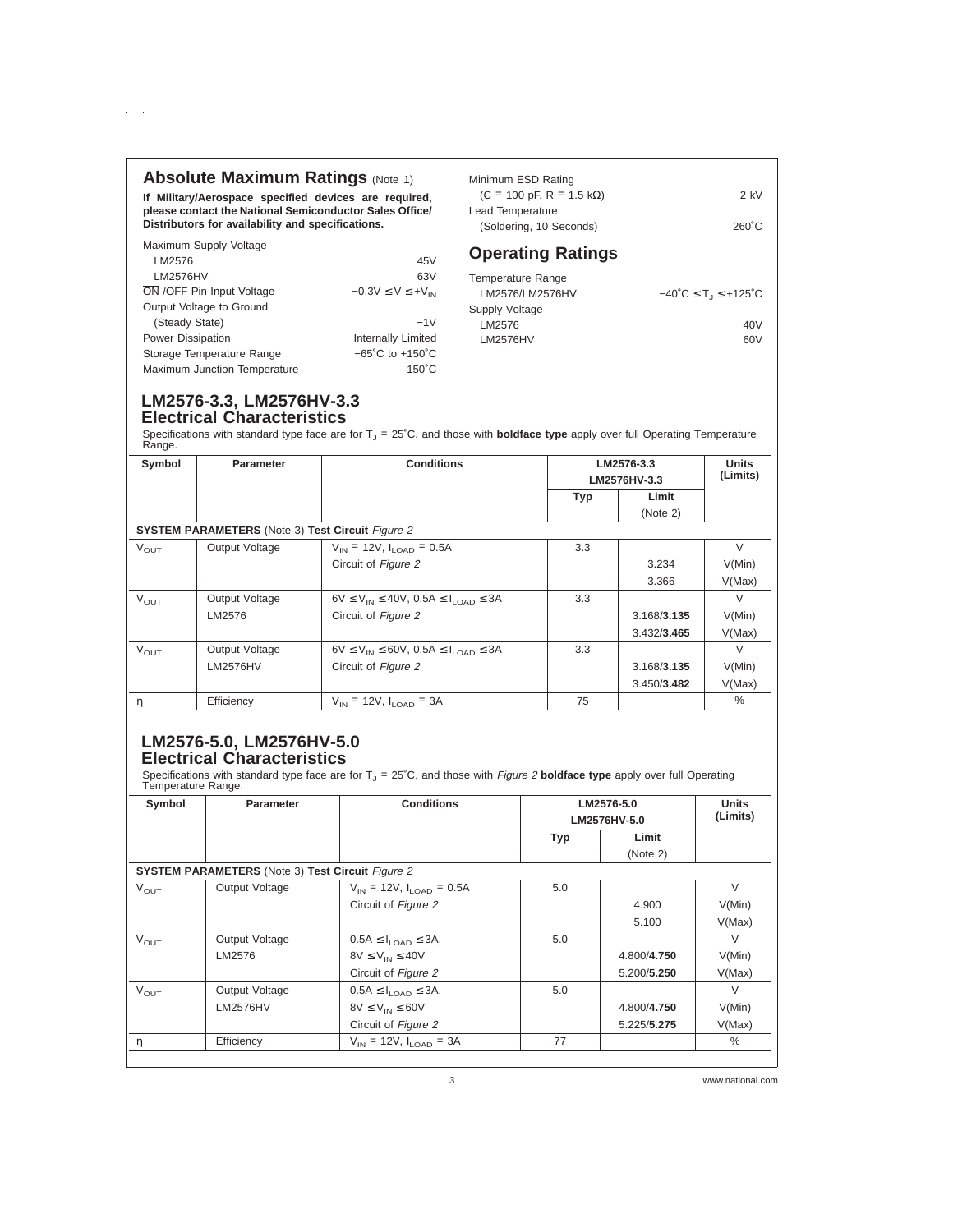# **LM2576-12, LM2576HV-12 Electrical Characteristics**

 $\mathcal{L}^{\text{max}}$ 

Specifications with standard type face are for T<sub>J</sub> = 25°C, and those with **boldface type** apply over full Operating Temperature<br>Range.

| Symbol           | <b>Parameter</b>                                        | <b>Conditions</b>                               | LM2576-12<br>LM2576HV-12 |             | <b>Units</b><br>(Limits) |  |
|------------------|---------------------------------------------------------|-------------------------------------------------|--------------------------|-------------|--------------------------|--|
|                  |                                                         |                                                 | <b>Typ</b>               | Limit       |                          |  |
|                  |                                                         |                                                 |                          | (Note 2)    |                          |  |
|                  | <b>SYSTEM PARAMETERS</b> (Note 3) Test Circuit Figure 2 |                                                 |                          |             |                          |  |
| $V_{\text{OUT}}$ | Output Voltage                                          | $V_{\text{IN}}$ = 25V, $I_{\text{LOAD}}$ = 0.5A | 12                       |             | $\vee$                   |  |
|                  |                                                         | Circuit of Figure 2                             |                          | 11.76       | V(Min)                   |  |
|                  |                                                         |                                                 |                          | 12.24       | V(Max)                   |  |
| $V_{\text{OUT}}$ | Output Voltage                                          | $0.5A \leq I_{\text{LOAD}} \leq 3A$ ,           | 12                       |             | $\vee$                   |  |
|                  | LM2576                                                  | $15V \leq V_{IN} \leq 40V$                      |                          | 11.52/11.40 | V(Min)                   |  |
|                  |                                                         | Circuit of Figure 2                             |                          | 12.48/12.60 | V(Max)                   |  |
| $V_{\text{OUT}}$ | Output Voltage                                          | $0.5A \leq I_{1.0AD} \leq 3A$                   | 12                       |             | $\vee$                   |  |
|                  | LM2576HV                                                | $15V \leq V_{IN} \leq 60V$                      |                          | 11.52/11.40 | V(Min)                   |  |
|                  |                                                         | Circuit of Figure 2                             |                          | 12.54/12.66 | V(Max)                   |  |
| η                | Efficiency                                              | $V_{IN}$ = 15V, $I_{I OAD}$ = 3A                | 88                       |             | $\%$                     |  |

# **LM2576-15, LM2576HV-15 Electrical Characteristics**

Specifications with standard type face are for T<sub>J</sub> = 25˚C, and those with **boldface type** apply over full Operating Temperature<br>Range.

| Symbol           | <b>Parameter</b>                                        | <b>Conditions</b>                               |             | LM2576-15   |               |  |
|------------------|---------------------------------------------------------|-------------------------------------------------|-------------|-------------|---------------|--|
|                  |                                                         |                                                 | LM2576HV-15 |             | (Limits)      |  |
|                  |                                                         |                                                 | <b>Typ</b>  | Limit       |               |  |
|                  |                                                         |                                                 |             | (Note 2)    |               |  |
|                  | <b>SYSTEM PARAMETERS</b> (Note 3) Test Circuit Figure 2 |                                                 |             |             |               |  |
| $V_{\text{OUT}}$ | Output Voltage                                          | $V_{\text{IN}}$ = 25V, $I_{\text{LOAD}}$ = 0.5A | 15          |             | $\vee$        |  |
|                  |                                                         | Circuit of Figure 2                             |             | 14.70       | V(Min)        |  |
|                  |                                                         |                                                 |             | 15.30       | V(Max)        |  |
| $V_{\text{OUT}}$ | Output Voltage                                          | $0.5A \leq I_{1.0AD} \leq 3A$                   | 15          |             | $\vee$        |  |
|                  | LM2576                                                  | $18V \leq V_{IN} \leq 40V$                      |             | 14.40/14.25 | V(Min)        |  |
|                  |                                                         | Circuit of Figure 2                             |             | 15.60/15.75 | V(Max)        |  |
| $V_{\text{OUT}}$ | Output Voltage                                          | $0.5A \leq I_{1.0AD} \leq 3A$                   | 15          |             | $\vee$        |  |
|                  | <b>LM2576HV</b>                                         | $18V \leq V_{IN} \leq 60V$                      |             | 14.40/14.25 | V(Min)        |  |
|                  |                                                         | Circuit of Figure 2                             |             | 15.68/15.83 | V(Max)        |  |
| η                | Efficiency                                              | $V_{IN}$ = 18V, $I_{I, OAD}$ = 3A               | 88          |             | $\frac{0}{0}$ |  |

# **LM2576-ADJ, LM2576HV-ADJ Electrical Characteristics**

Specifications with standard type face are for T<sub>J</sub> = 25˚C, and those with **boldface type** apply over full Operating Temperature<br>Range.

| Symbol           | Parameter                                               | <b>Conditions</b>                               | <b>LM2576-ADJ</b><br>LM2576HV-ADJ |          | <b>Units</b><br>(Limits) |
|------------------|---------------------------------------------------------|-------------------------------------------------|-----------------------------------|----------|--------------------------|
|                  |                                                         |                                                 | <b>Typ</b>                        | Limit    |                          |
|                  |                                                         |                                                 |                                   | (Note 2) |                          |
|                  | <b>SYSTEM PARAMETERS</b> (Note 3) Test Circuit Figure 2 |                                                 |                                   |          |                          |
| $V_{\text{OUT}}$ | Feedback Voltage                                        | $V_{\text{IN}}$ = 12V, $I_{\text{LOAD}}$ = 0.5A | 1.230                             |          |                          |
|                  |                                                         | $V_{\text{OUT}} = 5V$ ,                         |                                   | 1.217    | V(Min)                   |
|                  |                                                         | Circuit of Figure 2                             |                                   | 1.243    | V(Max)                   |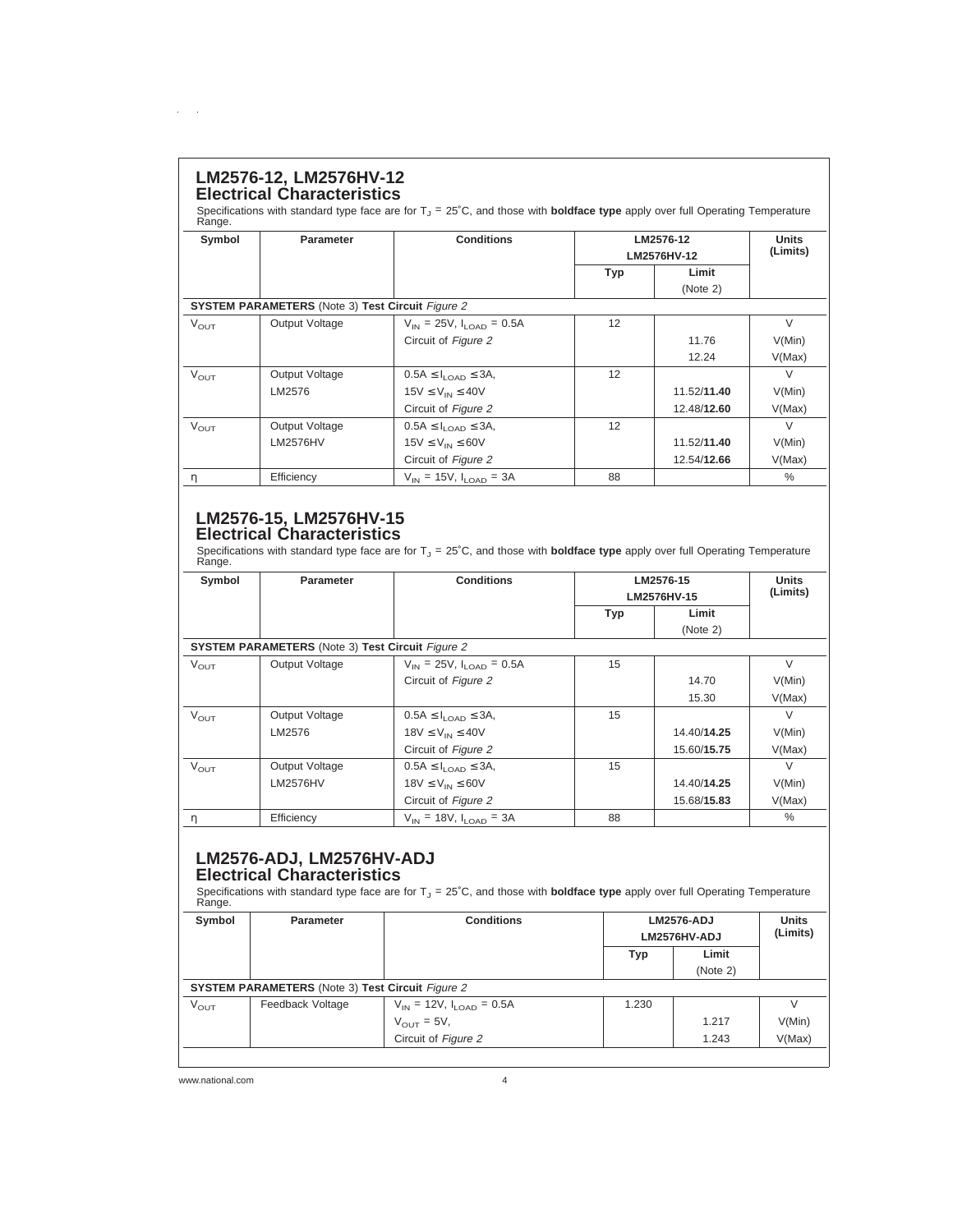| LM2576-ADJ, LM2576HV-ADJ<br><b>Electrical Characteristics (Continued)</b> |                                                         |                                                                                                                                               |       |                   |              |  |
|---------------------------------------------------------------------------|---------------------------------------------------------|-----------------------------------------------------------------------------------------------------------------------------------------------|-------|-------------------|--------------|--|
| Range.                                                                    |                                                         | Specifications with standard type face are for $T1 = 25^{\circ}$ C, and those with <b>boldface type</b> apply over full Operating Temperature |       |                   |              |  |
| Symbol                                                                    | <b>Parameter</b>                                        | <b>Conditions</b>                                                                                                                             |       | <b>LM2576-ADJ</b> | <b>Units</b> |  |
|                                                                           |                                                         |                                                                                                                                               |       | LM2576HV-ADJ      | (Limits)     |  |
|                                                                           |                                                         |                                                                                                                                               | Typ   | Limit             |              |  |
|                                                                           |                                                         |                                                                                                                                               |       | (Note 2)          |              |  |
|                                                                           | <b>SYSTEM PARAMETERS</b> (Note 3) Test Circuit Figure 2 |                                                                                                                                               |       |                   |              |  |
| $V_{\text{OUT}}$                                                          | Feedback Voltage                                        | $0.5A \leq I_{1.0AD} \leq 3A$ ,                                                                                                               | 1.230 |                   | $\vee$       |  |
|                                                                           | LM2576                                                  | $8V \leq V_{IN} \leq 40V$                                                                                                                     |       | 1.193/1.180       | V(Min)       |  |
|                                                                           |                                                         | $V_{\text{OUT}}$ = 5V, Circuit of Figure 2                                                                                                    |       | 1.267/1.280       | V(Max)       |  |
| $V_{\text{OUT}}$                                                          | Feedback Voltage                                        | $0.5A \leq I_{1.0AD} \leq 3A$ ,                                                                                                               | 1.230 |                   | $\vee$       |  |
|                                                                           | <b>LM2576HV</b>                                         | $8V \leq V_{IN} \leq 60V$                                                                                                                     |       | 1.193/1.180       | V(Min)       |  |
|                                                                           |                                                         | $V_{\text{OUT}}$ = 5V, Circuit of Figure 2                                                                                                    |       | 1.273/1.286       | V(Max)       |  |
| η                                                                         | Efficiency                                              | $V_{IN}$ = 12V, $I_{I OAD}$ = 3A, $V_{OUT}$ = 5V                                                                                              | 77    |                   | $\%$         |  |

# **All Output Voltage Versions Electrical Characteristics**

 $\Delta \sim 100$ 

Specifications with standard type face are for T<sub>J</sub> = 25°C, and those with **boldface type** apply over full Operating Temperature<br>Range. Unless otherwise specified, V<sub>IN</sub> = 12V for the 3.3V, 5V, and Adjustable version, V<sub>I</sub>

| Symbol                      | Parameter                   | <b>Conditions</b>                        | <b>LM2576-XX</b><br><b>LM2576HV-XX</b> |          | <b>Units</b><br>(Limits) |
|-----------------------------|-----------------------------|------------------------------------------|----------------------------------------|----------|--------------------------|
|                             |                             |                                          | Typ                                    | Limit    |                          |
|                             |                             |                                          |                                        | (Note 2) |                          |
|                             | <b>DEVICE PARAMETERS</b>    |                                          |                                        |          |                          |
| $I_{b}$                     | Feedback Bias Current       | $V_{OUT}$ = 5V (Adjustable Version Only) | 50                                     | 100/500  | nA                       |
| $f_{\Omega}$                | <b>Oscillator Frequency</b> | (Note 11)                                | 52                                     |          | kHz                      |
|                             |                             |                                          |                                        | 47/42    | kHz                      |
|                             |                             |                                          |                                        |          | (Min)                    |
|                             |                             |                                          |                                        | 58/63    | kHz                      |
|                             |                             |                                          | 1.4                                    |          | (Max)<br>$\vee$          |
| $\mathsf{V}_{\mathsf{SAT}}$ | <b>Saturation Voltage</b>   | $I_{OUT}$ = 3A (Note 4)                  |                                        |          |                          |
|                             |                             |                                          |                                        | 1.8/2.0  | V(Max)                   |
| DC                          | Max Duty Cycle (ON)         | (Note 5)                                 | 98                                     |          | $\frac{0}{0}$            |
|                             |                             |                                          |                                        | 93       | % (Min)                  |
| $I_{CL}$                    | <b>Current Limit</b>        | (Notes 4, 11)                            | 5.8                                    |          | $\overline{A}$           |
|                             |                             |                                          |                                        | 4.2/3.5  | A(Min)                   |
|                             |                             |                                          |                                        | 6.9/7.5  | A(Max)                   |
| $\mathbf{I}_{\rm L}$        | Output Leakage Current      | (Notes 6, 7): Output = $0V$              |                                        | 2        | mA(Max)                  |
|                             |                             | Output $= -1$ V                          | 7.5                                    |          | mA                       |
|                             |                             | Output = $-1V$                           |                                        | 30       | mA(Max)                  |
| $I_{\Omega}$                | Quiescent Current           | (Note 6)                                 | 5                                      |          | mA                       |
|                             |                             |                                          |                                        | 10       | mA(Max)                  |
| $I_{STBY}$                  | <b>Standby Quiescent</b>    | $\overline{ON}$ /OFF Pin = 5V (OFF)      | 50                                     |          | μA                       |
|                             | Current                     |                                          |                                        | 200      | $\mu A(Max)$             |
| $\theta_{JA}$               | <b>Thermal Resistance</b>   | T Package, Junction to Ambient (Note 8)  | 65                                     |          |                          |
| $\theta_{JA}$               |                             | T Package, Junction to Ambient (Note 9)  | 45                                     |          | °C/W                     |
| $\theta_{\text{JC}}$        |                             | T Package, Junction to Case              | 2                                      |          |                          |
| $\theta_{\mathsf{JA}}$      |                             | S Package, Junction to Ambient (Note 10) | 50                                     |          |                          |
|                             |                             |                                          |                                        |          |                          |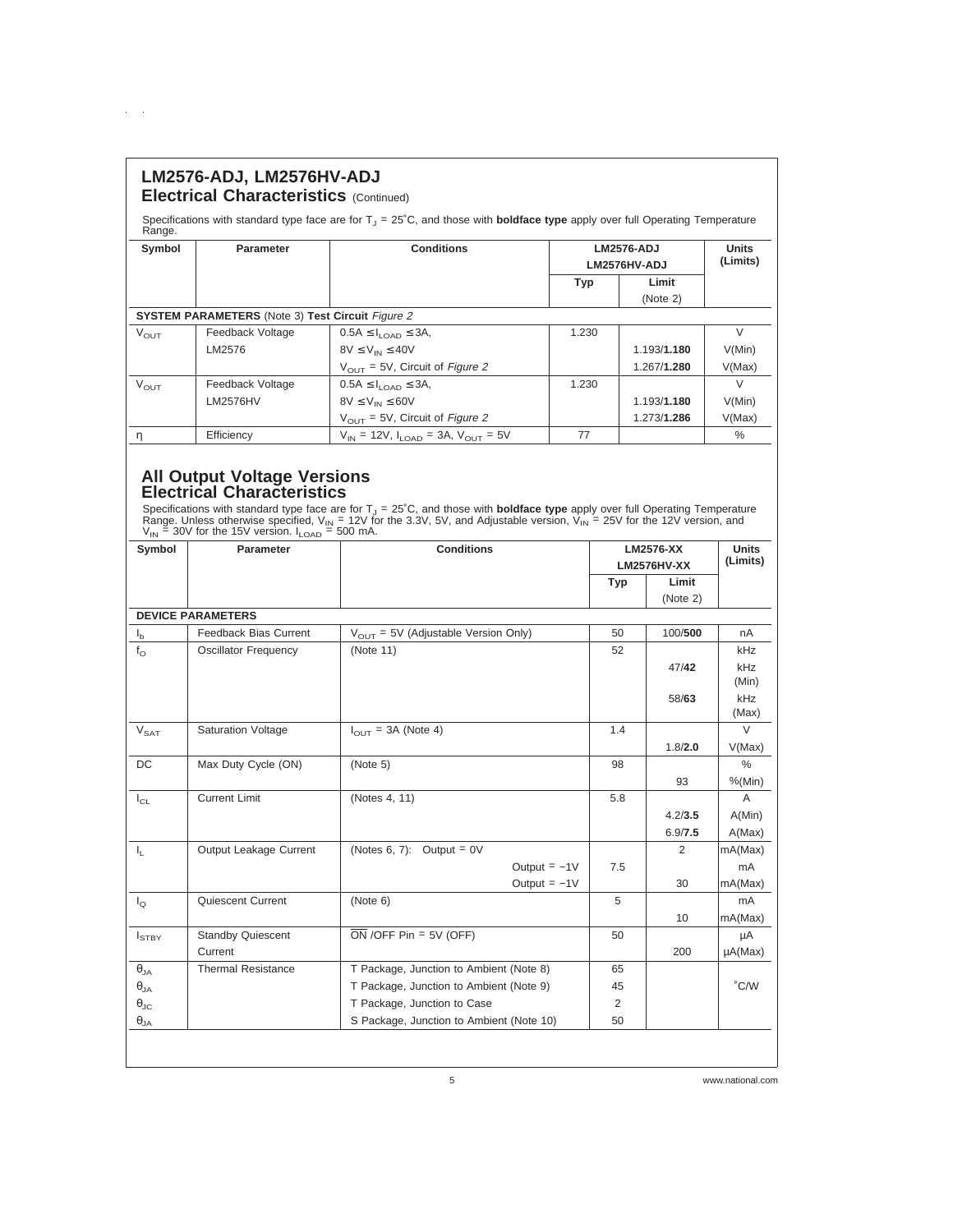# **All Output Voltage Versions Electrical Characteristics** (Continued)

 $\sim$ 

Specifications with standard type face are for T<sub>J</sub> = 25°C, and those with **boldface type** apply over full Operating Temperature<br>Range. Unless otherwise specified, V<sub>IN</sub> = 12V for the 3.3V, 5V, and Adjustable version, V<sub>I</sub>

| Symbol       | Parameter                                    | <b>Conditions</b>                         | LM2576-XX<br>LM2576HV-XX |          | <b>Units</b><br>(Limits) |
|--------------|----------------------------------------------|-------------------------------------------|--------------------------|----------|--------------------------|
|              |                                              |                                           | Typ                      | Limit    |                          |
|              |                                              |                                           |                          | (Note 2) |                          |
|              | <b>ON /OFF CONTROL Test Circuit Figure 2</b> |                                           |                          |          |                          |
| $V_{IH}$     | ON /OFF Pin                                  | $V_{OUT} = 0V$                            | 1.4                      | 2.2/2.4  | V(Min)                   |
| $V_{IL}$     | Logic Input Level                            | $V_{\text{OUT}}$ = Nominal Output Voltage | 1.2                      | 1.0/0.8  | V(Max)                   |
| $I_{\rm IH}$ | ON /OFF Pin Input                            | $ON$ /OFF Pin = 5V (OFF)                  | 12                       |          | μA                       |
|              | Current                                      |                                           |                          | 30       | $\mu A(Max)$             |
| Ιų           |                                              | $\overline{ON}$ /OFF Pin = 0V (ON)        | $\Omega$                 |          | μA                       |
|              |                                              |                                           |                          | 10       | $\mu A(Max)$             |

**Note 1:** Absolute Maximum Ratings indicate limits beyond which damage to the device may occur. Operating Ratings indicate conditions for which the device is in-<br>tended to be functional, but do not guarantee specific perfo Note 2: All limits guaranteed at room temperature (standard type face) and at temperature extremes (bold type face). All room temperature limits are 100% produc-<br>tion tested. All limits at temperature extremes are guarante

**Note 3:** External components such as the catch diode, inductor, input and output capacitors can affect switching regulator system performance. When the LM2576/ LM2576HV is used as shown in the Figure 2 test circuit, system performance will be as shown in system parameters section of Electrical Characteristics.

**Note 4:** Output pin sourcing current. No diode, inductor or capacitor connected to output.

**Note 5:** Feedback pin removed from output and connected to 0V.

Note 6: Feedback pin removed from output and connected to +12V for the Adjustable, 3.3V, and 5V versions, and +25V for the 12V and 15V versions, to force the output transistor OFF.

**Note 7:**  $V_{IN} = 40V$  (60V for high voltage version).

**Note 8:** Junction to ambient thermal resistance (no external heat sink) for the 5 lead TO-220 package mounted vertically, with 1⁄2 inch leads in a socket, or on a PC board with minimum copper area.

Note 9: Junction to ambient thermal resistance (no external heat sink) for the 5 lead TO-220 package mounted vertically, with 1/4 inch leads soldered to a PC board containing approximately 4 square inches of copper area surrounding the leads.

**Note 10:** If the TO-263 package is used, the thermal resistance can be reduced by increasing the PC board copper area thermally connected to the package. Using 0.5 square inches of copper area,  $\theta_{JA}$  is 50°C/W, with 1 square inch of copper area,  $\theta_{JA}$  is 37°C/W, and with 1.6 or more square inches of copper area,  $\theta_{JA}$  is 32°C/W. Note 11: The oscillator frequency reduces to approximately 11 kHz in the event of an output short or an overload which causes the regulated output voltage to drop approximately 40% from the nominal output voltage. This self protection feature lowers the average power dissipation of the IC by lowering the minimum duty cycle from 5% down to approximately 2%.

# **Typical Performance Characteristics** (Circuit of Figure 2)

#### **Normalized Output Voltage**

### **Line Regulation**

**Dropout Voltage**

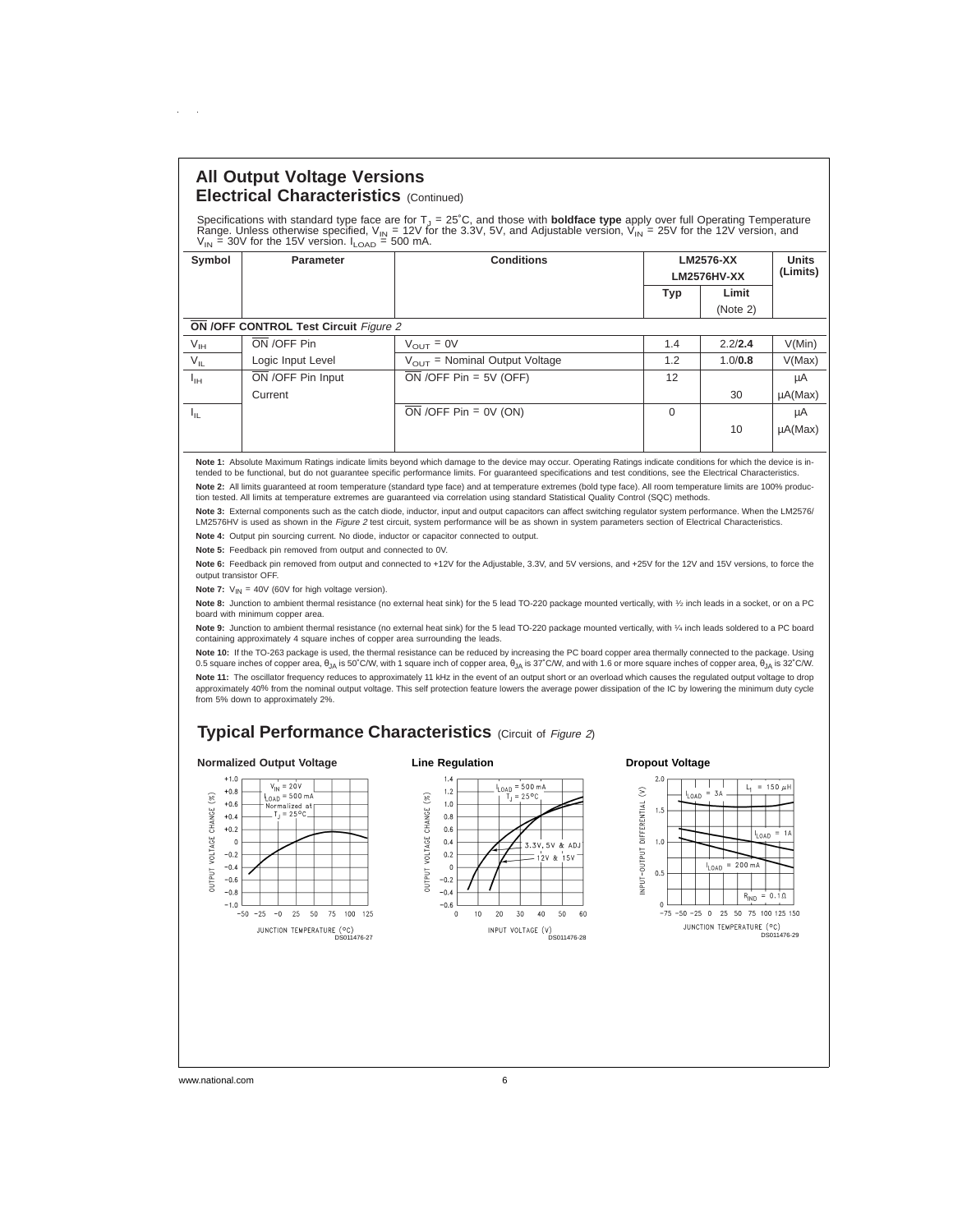

 $\hat{\mathbf{r}}$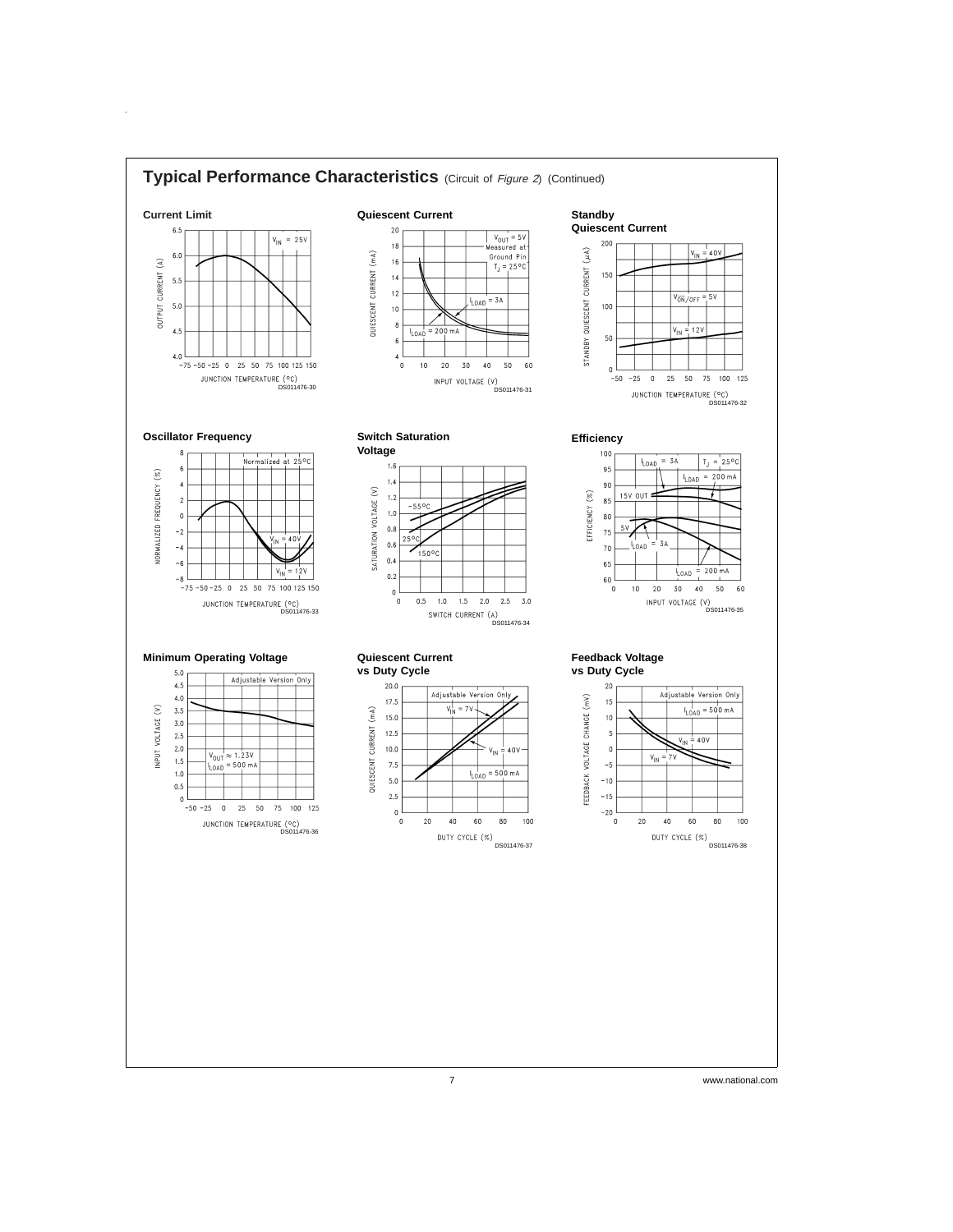

www.national.com 8

 $\hat{\boldsymbol{\alpha}}$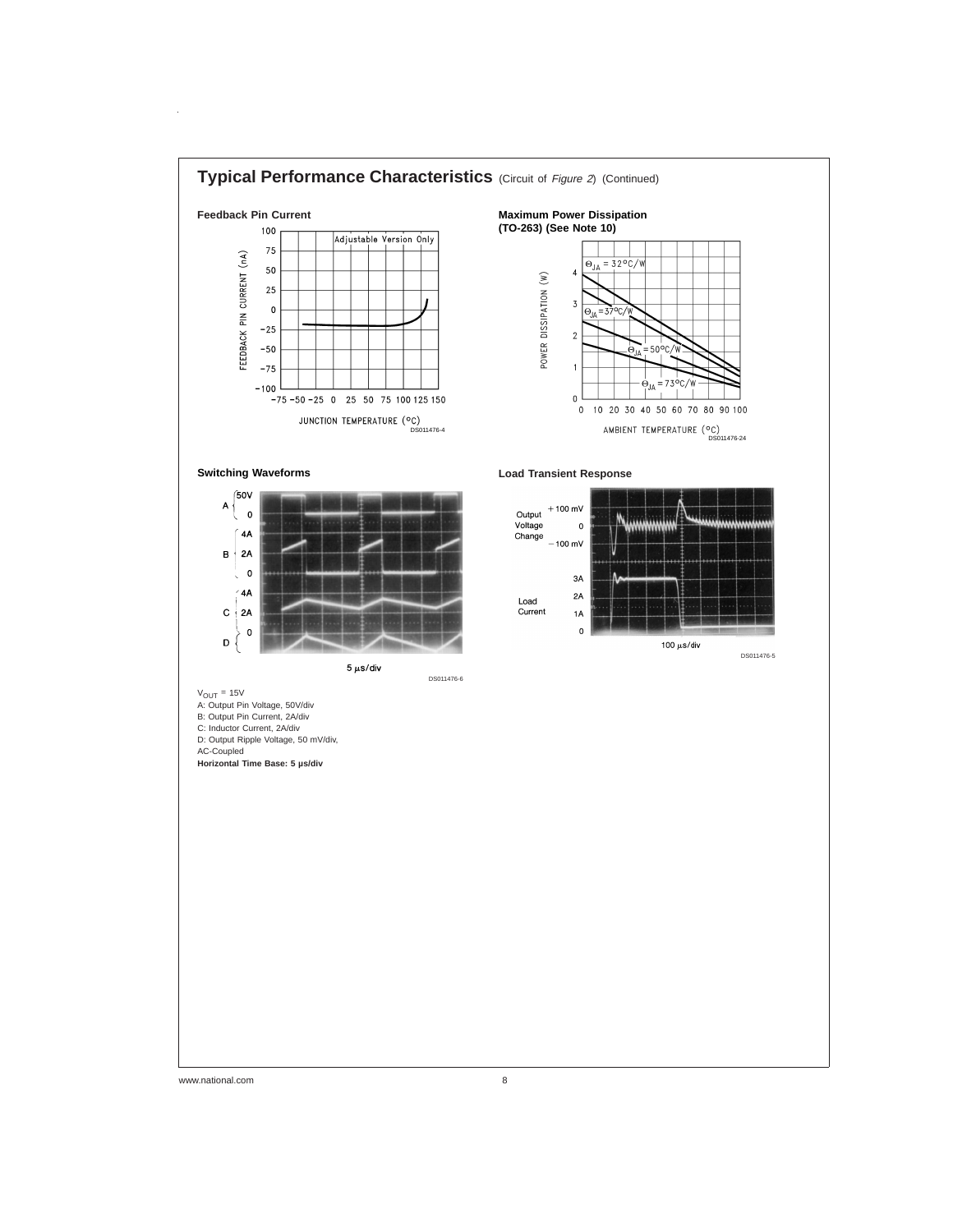

 $\hat{\boldsymbol{\theta}}$ 

As in any switching regulator, layout is very important. Rapidly switching currents associated with wiring inductance generate voltage transients which can cause problems. For minimal inductance and ground loops, the length of the leads indicated by heavy lines should be kept as short as possible.

Single-point grounding (as indicated) or ground plane construction should be used for best results. When using the Adjustable version, physically locate the programming resistors near the regulator, to keep the sensitive feedback wiring short.

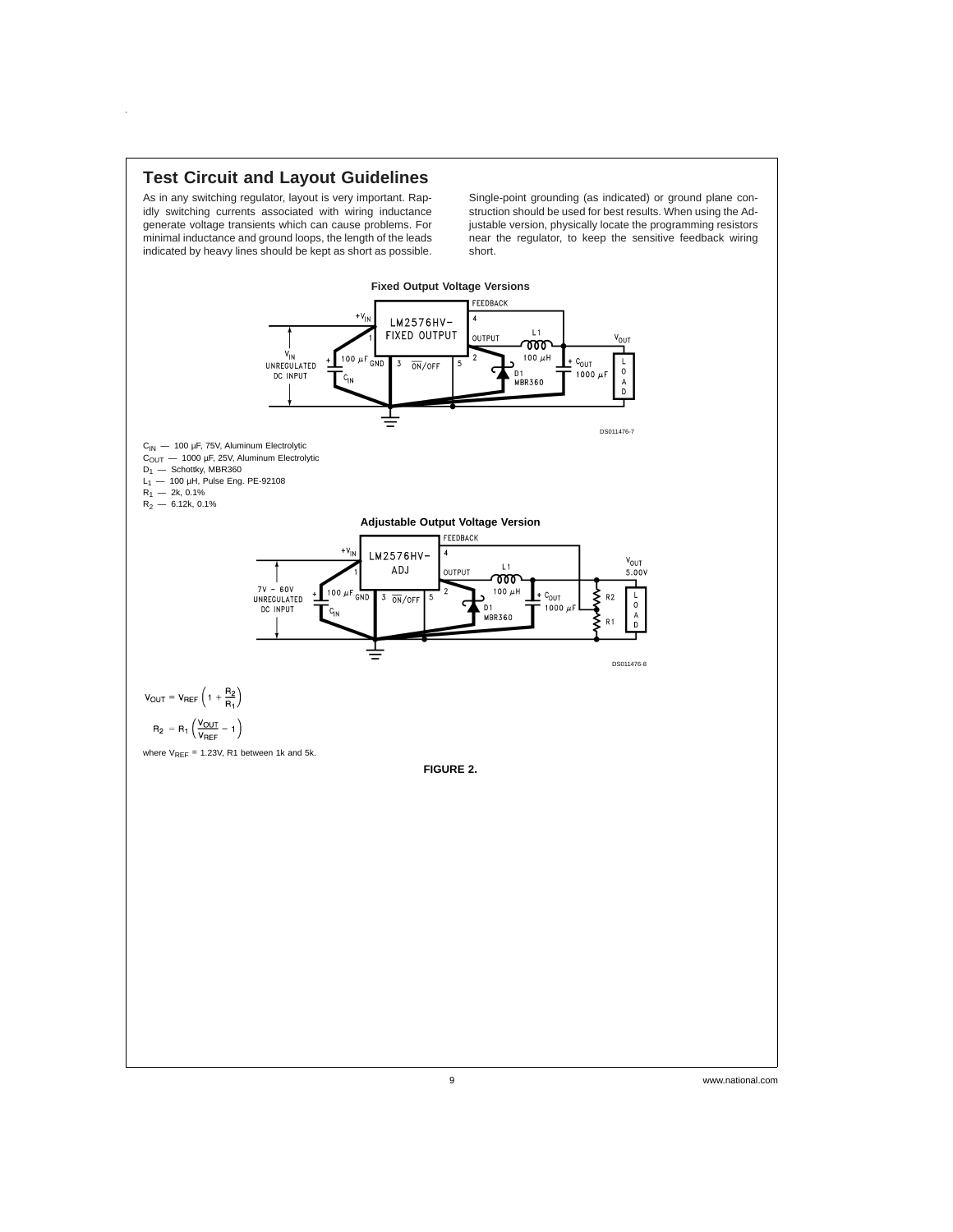| <b>PROCEDURE (Fixed Output Voltage Versions)</b>                                                                                                                                                                                                                                                                                                                                                                                                                                                                                                                                                                                                                                                                                                                                                                                                                                 | <b>EXAMPLE (Fixed Output Voltage Versions)</b>                                                                                                                                                                                                                                                                  |
|----------------------------------------------------------------------------------------------------------------------------------------------------------------------------------------------------------------------------------------------------------------------------------------------------------------------------------------------------------------------------------------------------------------------------------------------------------------------------------------------------------------------------------------------------------------------------------------------------------------------------------------------------------------------------------------------------------------------------------------------------------------------------------------------------------------------------------------------------------------------------------|-----------------------------------------------------------------------------------------------------------------------------------------------------------------------------------------------------------------------------------------------------------------------------------------------------------------|
| Given:                                                                                                                                                                                                                                                                                                                                                                                                                                                                                                                                                                                                                                                                                                                                                                                                                                                                           | Given:                                                                                                                                                                                                                                                                                                          |
| $V_{\text{OUT}}$ = Regulated Output Voltage                                                                                                                                                                                                                                                                                                                                                                                                                                                                                                                                                                                                                                                                                                                                                                                                                                      | $V_{\text{OUT}} = 5V$                                                                                                                                                                                                                                                                                           |
| (3.3V, 5V, 12V, or 15V)                                                                                                                                                                                                                                                                                                                                                                                                                                                                                                                                                                                                                                                                                                                                                                                                                                                          | $V_{IN}(Max) = 15V$                                                                                                                                                                                                                                                                                             |
| $V_{IN}(Max) = Maximum Input Voltage$                                                                                                                                                                                                                                                                                                                                                                                                                                                                                                                                                                                                                                                                                                                                                                                                                                            | $I_{\text{LOAD}}(Max) = 3A$                                                                                                                                                                                                                                                                                     |
| $I_{\text{LOAD}}(Max)$ = Maximum Load Current                                                                                                                                                                                                                                                                                                                                                                                                                                                                                                                                                                                                                                                                                                                                                                                                                                    |                                                                                                                                                                                                                                                                                                                 |
| 1. Inductor Selection (L1)                                                                                                                                                                                                                                                                                                                                                                                                                                                                                                                                                                                                                                                                                                                                                                                                                                                       | 1. Inductor Selection (L1)                                                                                                                                                                                                                                                                                      |
| A. Select the correct Inductor value selection guide from<br>Figures 3, 4, 5 or Figure 6. (Output voltages of 3.3V, 5V,<br>12V or 15V respectively). For other output voltages, see<br>the design procedure for the adjustable version.<br><b>B.</b> From the inductor value selection guide, identify the in-<br>ductance region intersected by $V_{IN}(Max)$ and $I_{LOAD}(Max)$ ,<br>and note the inductor code for that region.<br>C. Identify the inductor value from the inductor code, and<br>select an appropriate inductor from the table shown in<br>Figure 3. Part numbers are listed for three inductor manu-<br>facturers. The inductor chosen must be rated for opera-<br>tion at the LM2576 switching frequency (52 kHz) and for a<br>current rating of 1.15 x $I_{1OAD}$ . For additional inductor in-<br>formation, see the inductor section in the Application | A. Use the selection guide shown in Figure 4.<br><b>B.</b> From the selection quide, the inductance area inter-<br>sected by the 15V line and 3A line is L100.<br>C. Inductor value required is 100 $\mu$ H. From the table in<br>Figure 3. Choose AIE 415-0930, Pulse Engineering<br>PE92108, or Renco RL2444. |
| Hints section of this data sheet.<br>2. Output Capacitor Selection ( $C_{\text{OUT}}$ )<br>A. The value of the output capacitor together with the in-<br>ductor defines the dominate pole-pair of the switching<br>regulator loop. For stable operation and an acceptable<br>output ripple voltage, (approximately 1% of the output<br>voltage) a value between 100 µF and 470 µF is recom-<br>mended.<br><b>B.</b> The capacitor's voltage rating should be at least 1.5                                                                                                                                                                                                                                                                                                                                                                                                        | 2. Output Capacitor Selection ( $C_{\text{OUT}}$ )<br>A. $C_{\text{OUT}}$ = 680 µF to 2000 µF standard aluminum electro-<br>lytic.<br><b>B.</b> Capacitor voltage rating $= 20V$ .                                                                                                                              |
| times greater than the output voltage. For a 5V regulator,<br>a rating of at least 8V is appropriate, and a 10V or 15V<br>rating is recommended.<br>Higher voltage electrolytic capacitors generally have<br>lower ESR numbers, and for this reason it may be neces-<br>sary to select a capacitor rated for a higher voltage than<br>would normally be needed.                                                                                                                                                                                                                                                                                                                                                                                                                                                                                                                  |                                                                                                                                                                                                                                                                                                                 |
| 3. Catch Diode Selection (D1)                                                                                                                                                                                                                                                                                                                                                                                                                                                                                                                                                                                                                                                                                                                                                                                                                                                    | 3. Catch Diode Selection (D1)                                                                                                                                                                                                                                                                                   |
| A. The catch-diode current rating must be at least 1.2<br>times greater than the maximum load current. Also, if the<br>power supply design must withstand a continuous output<br>short, the diode should have a current rating equal to the<br>maximum current limit of the LM2576. The most stressful<br>condition for this diode is an overload or shorted output<br>condition.<br><b>B.</b> The reverse voltage rating of the diode should be at                                                                                                                                                                                                                                                                                                                                                                                                                              | A.For this example, a 3A current rating is adequate.<br><b>B.</b> Use a 20V 1N5823 or SR302 Schottky diode, or any of<br>the suggested fast-recovery diodes shown in Figure 8.                                                                                                                                  |
| least 1.25 times the maximum input voltage.                                                                                                                                                                                                                                                                                                                                                                                                                                                                                                                                                                                                                                                                                                                                                                                                                                      |                                                                                                                                                                                                                                                                                                                 |
| 4. Input Capacitor $(C_{1N})$                                                                                                                                                                                                                                                                                                                                                                                                                                                                                                                                                                                                                                                                                                                                                                                                                                                    | 4. Input Capacitor (C <sub>IN</sub> )                                                                                                                                                                                                                                                                           |
| An aluminum or tantalum electrolytic bypass capacitor lo-<br>cated close to the regulator is needed for stable opera-                                                                                                                                                                                                                                                                                                                                                                                                                                                                                                                                                                                                                                                                                                                                                            | A 100 µF, 25V aluminum electrolytic capacitor located<br>near the input and ground pins provides sufficient<br>bypassing.                                                                                                                                                                                       |

 $\alpha = \alpha$  .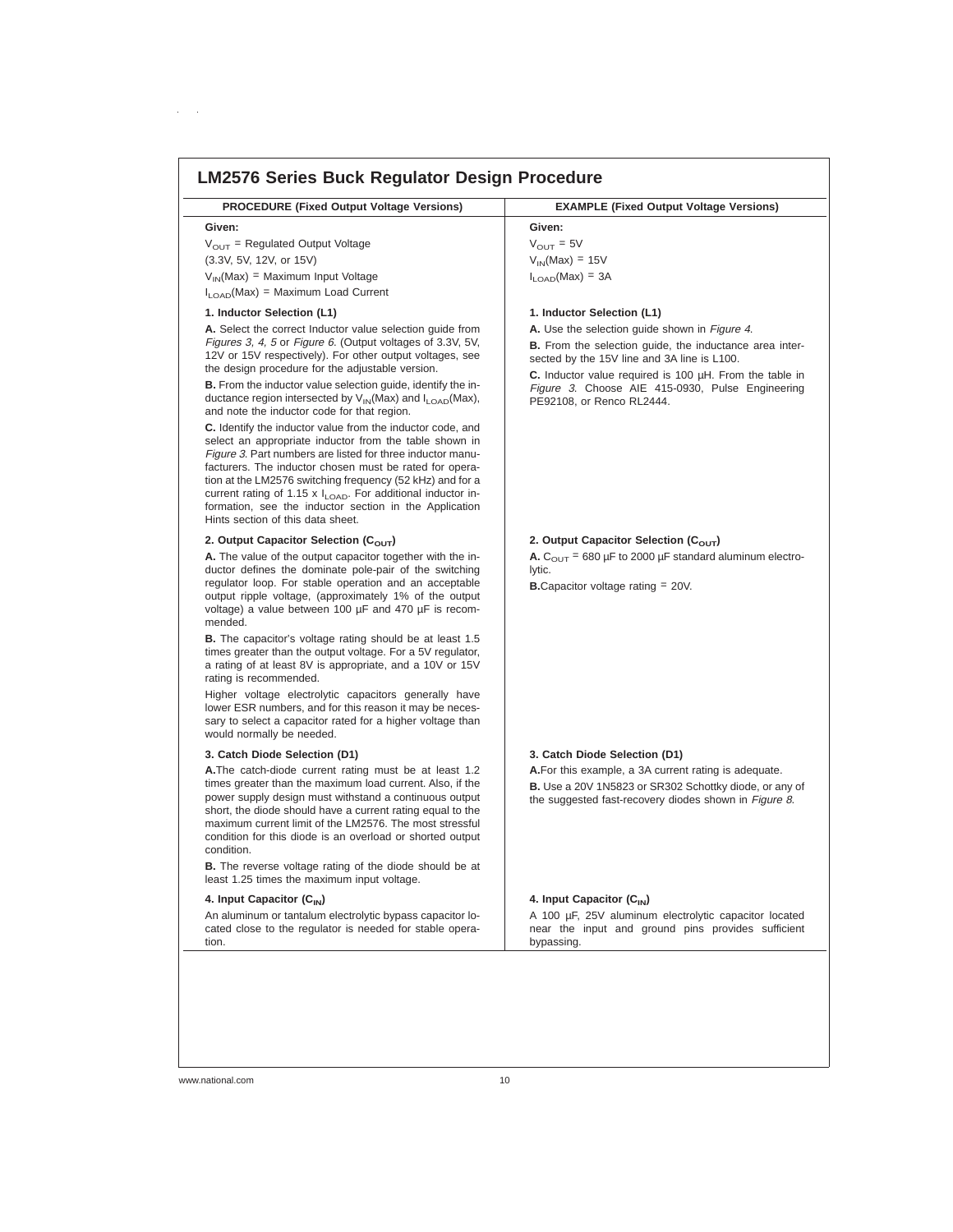

 $\hat{\mathbf{r}}$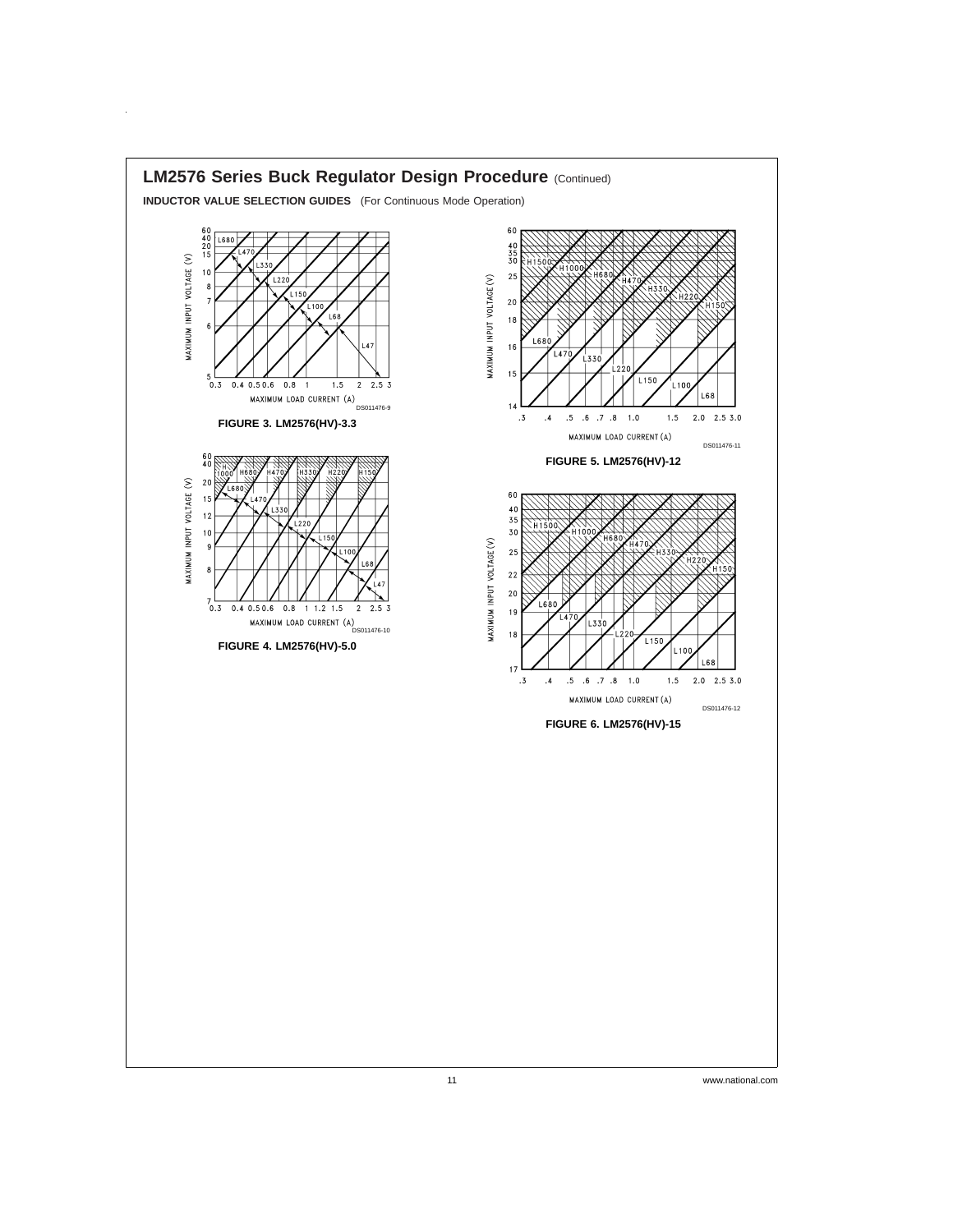

www.national.com 12

 $\sim$   $\sim$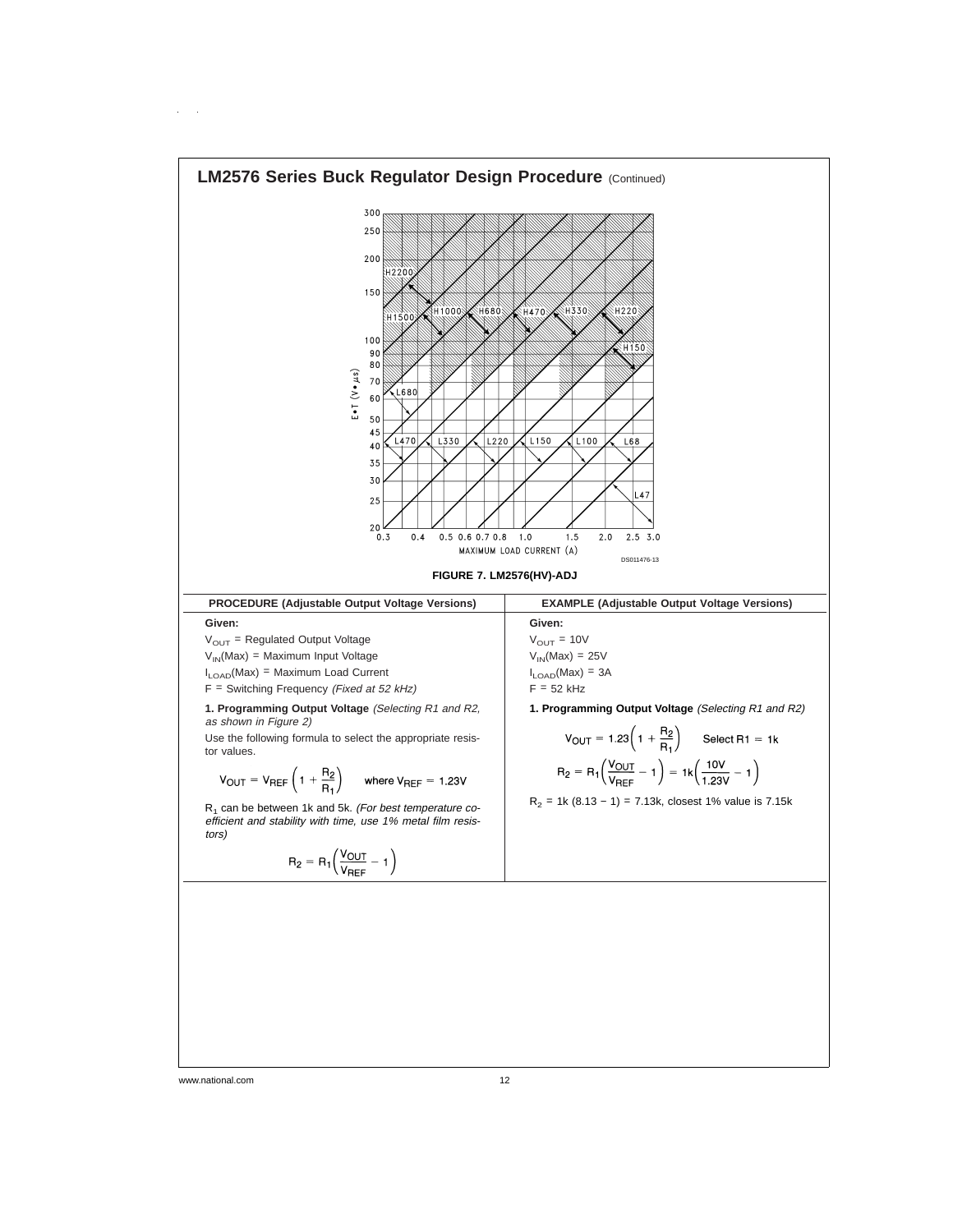#### **LM2576 Series Buck Regulator Design Procedure (Continued) PROCEDURE (Adjustable Output Voltage Versions) EXAMPLE (Adjustable Output Voltage Versions) 2. Inductor Selection (L1) 2. Inductor Selection (L1) A.** Calculate the inductor Volt • microsecond constant, **A.** Calculate E • T (V • µs) E • T (V • µs), from the following formula:<br>  $E \cdot T = (V_{\text{IN}} - V_{\text{OUT}}) \frac{V_{\text{OUT}}}{V_{\text{IN}}} \cdot \frac{1000}{F \text{ (in kHz)}} (V \cdot \mu s)$  $E \bullet T = (25 - 10) \bullet \frac{10}{25} \bullet \frac{1000}{52} = 115 \text{ V} \bullet \mu \text{s}$ **B.**  $E \cdot T = 115$  V  $\cdot \mu s$ **B.** Use the E • T value from the previous formula and **C.**  $I_{\text{LOAD}}(Max) = 3A$ match it with the E • T number on the vertical axis of the **D.** Inductance Region = H150 **Inductor Value Selection Guide** shown in Figure <sup>7</sup>. **E.** Inductor Value = 150 µH Choose from **AIE** part **C.** On the horizontal axis, select the maximum load cur-#415-0936 **Pulse Engineering** part #PE-531115, or rent. **Renco part #RL2445. D.** Identify the inductance region intersected by the E • T value and the maximum load current value, and note the inductor code for that region. **E.** Identify the inductor value from the inductor code, and select an appropriate inductor from the table shown in Figure 9. Part numbers are listed for three inductor manufacturers. The inductor chosen must be rated for operation at the LM2576 switching frequency (52 kHz) and for a current rating of 1.15 x  $I_{\text{LOAD}}$ . For additional inductor information, see the inductor section in the application hints section of this data sheet. 3. Output Capacitor Selection (C<sub>OUT</sub>) **3. Output Capacitor Selection (C<sub>OUT</sub>)<br>**  $C_{\text{OUT}} > 13,300 \frac{25}{10 \cdot 150} = 22.2 \ \mu\text{F}$ **A.** The value of the output capacitor together with the inductor defines the dominate pole-pair of the switching regulator loop. For stable operation, the capacitor must However, for acceptable output ripple voltage select satisfy the following requirement:  $C_{\text{OUT}} \geq 680 \text{ }\mu\text{F}$

$$
C_{\text{OUT}} \ge 13,300 \frac{V_{\text{IN}}(\text{Max})}{V_{\text{OUT}} \cdot L(\mu H)} (\mu F)
$$

The above formula yields capacitor values between 10 µF and 2200 µF that will satisfy the loop requirements for stable operation. But to achieve an acceptable output ripple voltage, (approximately 1% of the output voltage) and transient response, the output capacitor may need to be several times larger than the above formula yields.

**B.** The capacitor's voltage rating should be at last 1.5 times greater than the output voltage. For a 10V regulator, a rating of at least 15V or more is recommended. Higher voltage electrolytic capacitors generally have lower ESR numbers, and for this reason it may be necessary to select a capacitor rate for a higher voltage than would normally be needed.

#### **4. Catch Diode Selection (D1)**

**A.** The catch-diode current rating must be at least 1.2 times greater than the maximum load current. Also, if the power supply design must withstand a continuous output short, the diode should have a current rating equal to the maximum current limit of the LM2576. The most stressful condition for this diode is an overload or shorted output. See diode selection guide in Figure 8.

**B.** The reverse voltage rating of the diode should be at least 1.25 times the maximum input voltage.

#### **5. Input Capacitor (C<sub>IN</sub>)**

An aluminum or tantalum electrolytic bypass capacitor located close to the regulator is needed for stable operation.

### **4. Catch Diode Selection (D1)**

 $C<sub>OUT</sub> = 680 \mu F$  electrolytic capacitor

**A.** For this example, a 3.3A current rating is adequate. **B.** Use a 30V 31DQ03 Schottky diode, or any of the suggested fast-recovery diodes in Figure 8.

# **5. Input Capacitor (C<sub>IN</sub>)**

A 100 µF aluminum electrolytic capacitor located near the input and ground pins provides sufficient bypassing.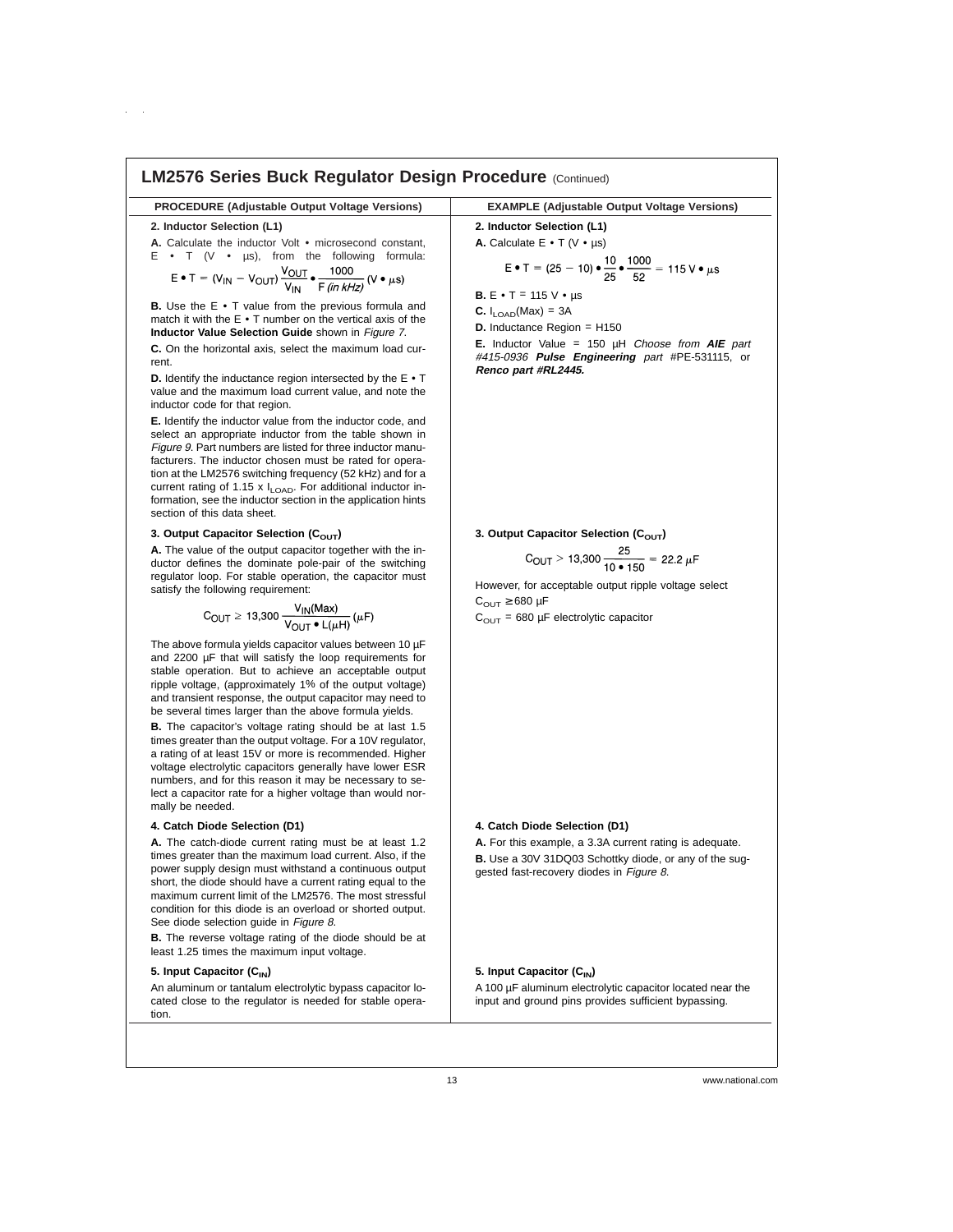# **LM2576 Series Buck Regulator Design Procedure (Continued)**

To further simplify the buck regulator design procedure, National Semiconductor is making available computer design software to be used with the SIMPLE SWITCHER line of switching regulators. **Switchers Made Simple** (Version 3.3) is available on <sup>a</sup> (31⁄2") diskette for IBM compatible computers from <sup>a</sup> National Semiconductor sales office in your area.

| $V_{R}$    |               | <b>Schottky</b> | <b>Fast Recovery</b> |                |  |  |
|------------|---------------|-----------------|----------------------|----------------|--|--|
|            | 3A            | $4A-6A$         | 3A                   | $4A-6A$        |  |  |
| <b>20V</b> | 1N5820        | 1N5823          |                      |                |  |  |
|            | MBR320P       |                 |                      |                |  |  |
|            | SR302         |                 |                      |                |  |  |
| 30V        | 1N5821        | 50WQ03          |                      |                |  |  |
|            | <b>MBR330</b> | 1N5824          |                      |                |  |  |
|            | 31DQ03        |                 |                      | The following  |  |  |
|            | SR303         |                 | The following        | diodes are all |  |  |
| 40V        | 1N5822        | <b>MBR340</b>   | diodes are all       | rated to 100V  |  |  |
|            | <b>MBR340</b> | 50WQ04          | rated to 100V        |                |  |  |
|            | 31DQ04        | 1N5825          | 31DF1                | 50WF10         |  |  |
|            | SR304         |                 | <b>HER302</b>        | <b>MUR410</b>  |  |  |
| 50V        | <b>MBR350</b> | 50WQ05          |                      | <b>HER602</b>  |  |  |
|            | 31DQ05        |                 |                      |                |  |  |
|            | SR305         |                 |                      |                |  |  |
| 60V        | <b>MBR360</b> | 50WR06          |                      |                |  |  |
|            | <b>DQ06</b>   | 50SQ060         |                      |                |  |  |
|            | SR306         |                 |                      |                |  |  |

### **FIGURE 8. Diode Selection Guide**

| Inductor         | <b>Inductor</b> | <b>Schott</b> | Pulse Eng. | Renco         |
|------------------|-----------------|---------------|------------|---------------|
| Code             | Value           | (Note 12)     | (Note 13)  | (Note 14)     |
| L47              | $47 \mu H$      | 671 26980     | PE-53112   | <b>RL2442</b> |
| L68              | $68$ µH         | 671 26990     | PE-92114   | RL2443        |
| L <sub>100</sub> | 100 µH          | 671 27000     | PE-92108   | <b>RL2444</b> |
| L <sub>150</sub> | 150 µH          | 671 27010     | PE-53113   | RL1954        |
| L220             | 220 µH          | 671 27020     | PE-52626   | RL1953        |
| L330             | 330 µH          | 671 27030     | PE-52627   | RL1952        |
| L470             | 470 µH          | 671 27040     | PE-53114   | RL1951        |
| L680             | Hu 086          | 671 27050     | PE-52629   | RL1950        |
| H <sub>150</sub> | 150 µH          | 671 27060     | PE-53115   | RL2445        |
| H <sub>220</sub> | 220 µH          | 671 27070     | PE-53116   | RL2446        |
| H330             | 330 µH          | 671 27080     | PE-53117   | <b>RL2447</b> |
| H470             | 470 µH          | 671 27090     | PE-53118   | <b>RL1961</b> |
| H680             | Hu 086          | 671 27100     | PE-53119   | RL1960        |
| H1000            | 1000 µH         | 671 27110     | PE-53120   | <b>RL1959</b> |
| H1500            | 1500 µH         | 671 271 20    | PE-53121   | <b>RL1958</b> |
| H2200            | 2200 µH         | 671 27130     | PE-53122   | <b>RL2448</b> |

**Note 12:** Schott Corporation, (612) 475-1173, 1000 Parkers Lake Road, Wayzata, MN 55391.

**Note 13:** Pulse Engineering, (619) 674-8100, P.O. Box 12235, San Diego, CA 92112.

**Note 14:** Renco Electronics Incorporated, (516) 586-5566, 60 Jeffryn Blvd. East, Deer Park, NY 11729.

**FIGURE 9. Inductor Selection by Manufacturer's Part Number**

 $\mathcal{L}^{\text{max}}$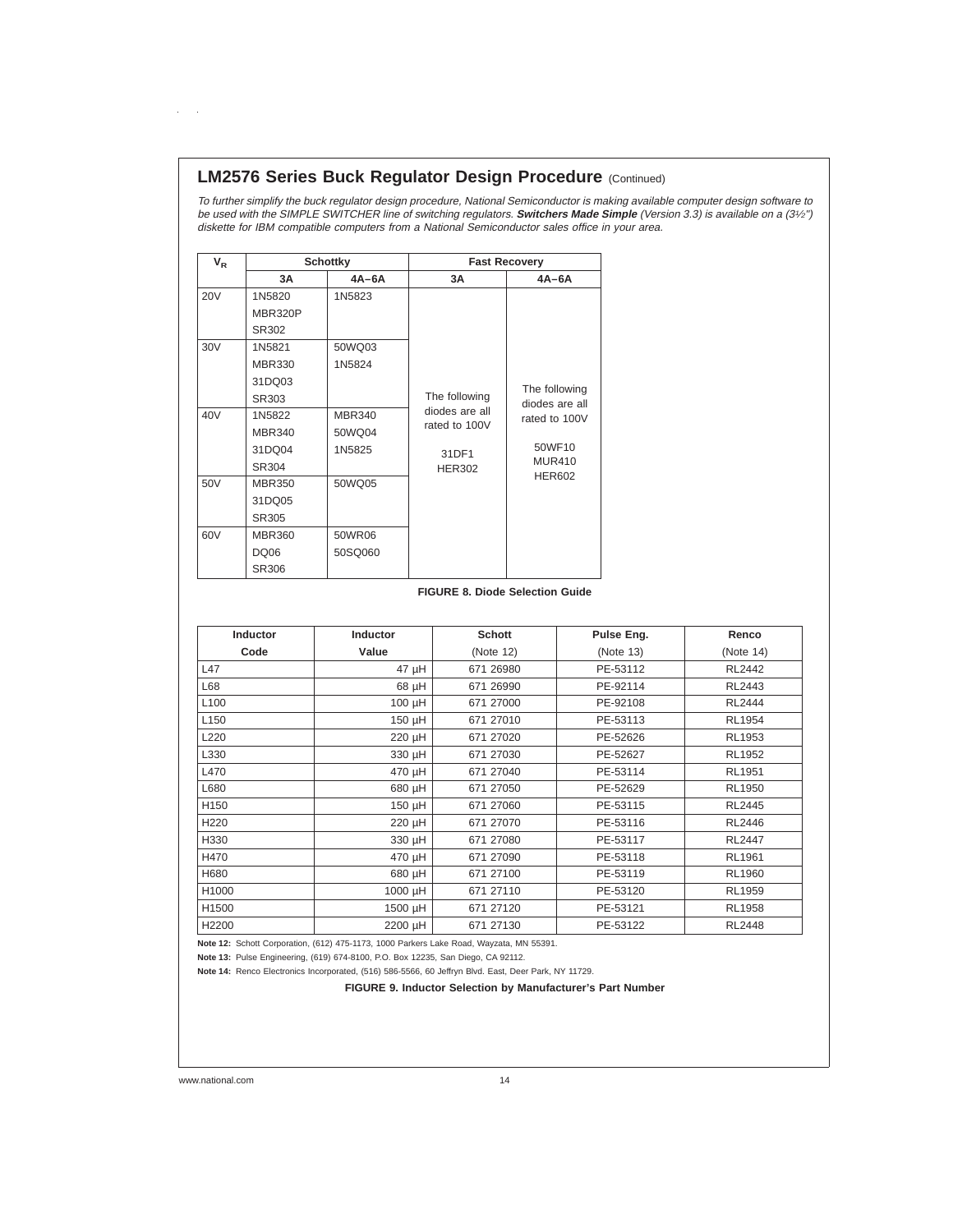# **Application Hints**

### **INPUT CAPACITOR (C<sub>IN</sub>)**

To maintain stability, the regulator input pin must be bypassed with at least a 100 µF electrolytic capacitor. The capacitor's leads must be kept short, and located near the regulator.

If the operating temperature range includes temperatures below −25˚C, the input capacitor value may need to be larger. With most electrolytic capacitors, the capacitance value decreases and the ESR increases with lower temperatures and age. Paralleling a ceramic or solid tantalum capacitor will increase the regulator stability at cold temperatures. For maximum capacitor operating lifetime, the capacitor's RMS ripple current rating should be greater than

$$
1.2 \times \left(\frac{t_{ON}}{T}\right) \times I_{LOAD}
$$

where  $\frac{t_{ON}}{T} = \frac{V_{OUT}}{V_{IN}}$  for a buck regulator  $|V_{\infty}, -|$ 

and 
$$
\frac{10N}{T} = \frac{190011}{|V_{\text{OUT}}| + V_{\text{IN}}}
$$
 for a buck-boost regulator

#### **INDUCTOR SELECTION**

All switching regulators have two basic modes of operation: continuous and discontinuous. The difference between the two types relates to the inductor current, whether it is flowing continuously, or if it drops to zero for a period of time in the normal switching cycle. Each mode has distinctively different operating characteristics, which can affect the regulator performance and requirements.

The LM2576 (or any of the SIMPLE SWITCHER family) can be used for both continuous and discontinuous modes of operation.

The inductor value selection guides in Figure 3 through Figure <sup>7</sup> were designed for buck regulator designs of the continuous inductor current type. When using inductor values shown in the inductor selection guide, the peak-to-peak inductor ripple current will be approximately 20% to 30% of the maximum DC current. With relatively heavy load currents, the circuit operates in the continuous mode (inductor current always flowing), but under light load conditions, the circuit will be forced to the discontinuous mode (inductor current falls to zero for a period of time). This discontinuous mode of operation is perfectly acceptable. For light loads (less than approximately 300 mA) it may be desirable to operate the regulator in the discontinuous mode, primarily because of the lower inductor values required for the discontinuous mode.

The selection guide chooses inductor values suitable for continuous mode operation, but if the inductor value chosen is prohibitively high, the designer should investigate the possibility of discontinuous operation. The computer design software **Switchers Made Simple** will provide all component values for discontinuous (as well as continuous) mode of operation.

Inductors are available in different styles such as pot core, toriod, E-frame, bobbin core, etc., as well as different core materials, such as ferrites and powdered iron. The least expensive, the bobbin core type, consists of wire wrapped on a ferrite rod core. This type of construction makes for an inexpensive inductor, but since the magnetic flux is not completely contained within the core, it generates more electromagnetic interference (EMI). This EMI can cause problems in sensitive circuits, or can give incorrect scope readings because of induced voltages in the scope probe.

The inductors listed in the selection chart include ferrite pot core construction for AIE, powdered iron toroid for Pulse Engineering, and ferrite bobbin core for Renco.

An inductor should not be operated beyond its maximum rated current because it may saturate. When an inductor begins to saturate, the inductance decreases rapidly and the inductor begins to look mainly resistive (the DC resistance of the winding). This will cause the switch current to rise very rapidly. Different inductor types have different saturation characteristics, and this should be kept in mind when selecting an inductor.

The inductor manufacturer's data sheets include current and energy limits to avoid inductor saturation.

#### **INDUCTOR RIPPLE CURRENT**

When the switcher is operating in the continuous mode, the inductor current waveform ranges from a triangular to a sawtooth type of waveform (depending on the input voltage). For a given input voltage and output voltage, the peak-to-peak amplitude of this inductor current waveform remains constant. As the load current rises or falls, the entire sawtooth current waveform also rises or falls. The average DC value of this waveform is equal to the DC load current (in the buck regulator configuration).

If the load current drops to a low enough level, the bottom of the sawtooth current waveform will reach zero, and the switcher will change to a discontinuous mode of operation. This is a perfectly acceptable mode of operation. Any buck switching regulator (no matter how large the inductor value is) will be forced to run discontinuous if the load current is light enough.

### **OUTPUT CAPACITOR**

An output capacitor is required to filter the output voltage and is needed for loop stability. The capacitor should be located near the LM2576 using short pc board traces. Standard aluminum electrolytics are usually adequate, but low ESR types are recommended for low output ripple voltage and good stability. The ESR of a capacitor depends on many factors, some which are: the value, the voltage rating, physical size and the type of construction. In general, low value or low voltage (less than 12V) electrolytic capacitors usually have higher ESR numbers.

The amount of output ripple voltage is primarily a function of the ESR (Equivalent Series Resistance) of the output capacitor and the amplitude of the inductor ripple current (∆I<sub>IND</sub>). See the section on inductor ripple current in Application Hints.

The lower capacitor values (220 µF–1000 µF) will allow typically 50 mV to 150 mV of output ripple voltage, while larger-value capacitors will reduce the ripple to approximately 20 mV to 50 mV.

Output Ripple Voltage =  $(\Delta I_{IND})$  (ESR of C<sub>OUT</sub>)

To further reduce the output ripple voltage, several standard electrolytic capacitors may be paralleled, or a higher-grade capacitor may be used. Such capacitors are often called "high-frequency," "low-inductance," or "low-ESR." These will reduce the output ripple to 10 mV or 20 mV. However, when operating in the continuous mode, reducing the ESR below 0.03Ω can cause instability in the regulator.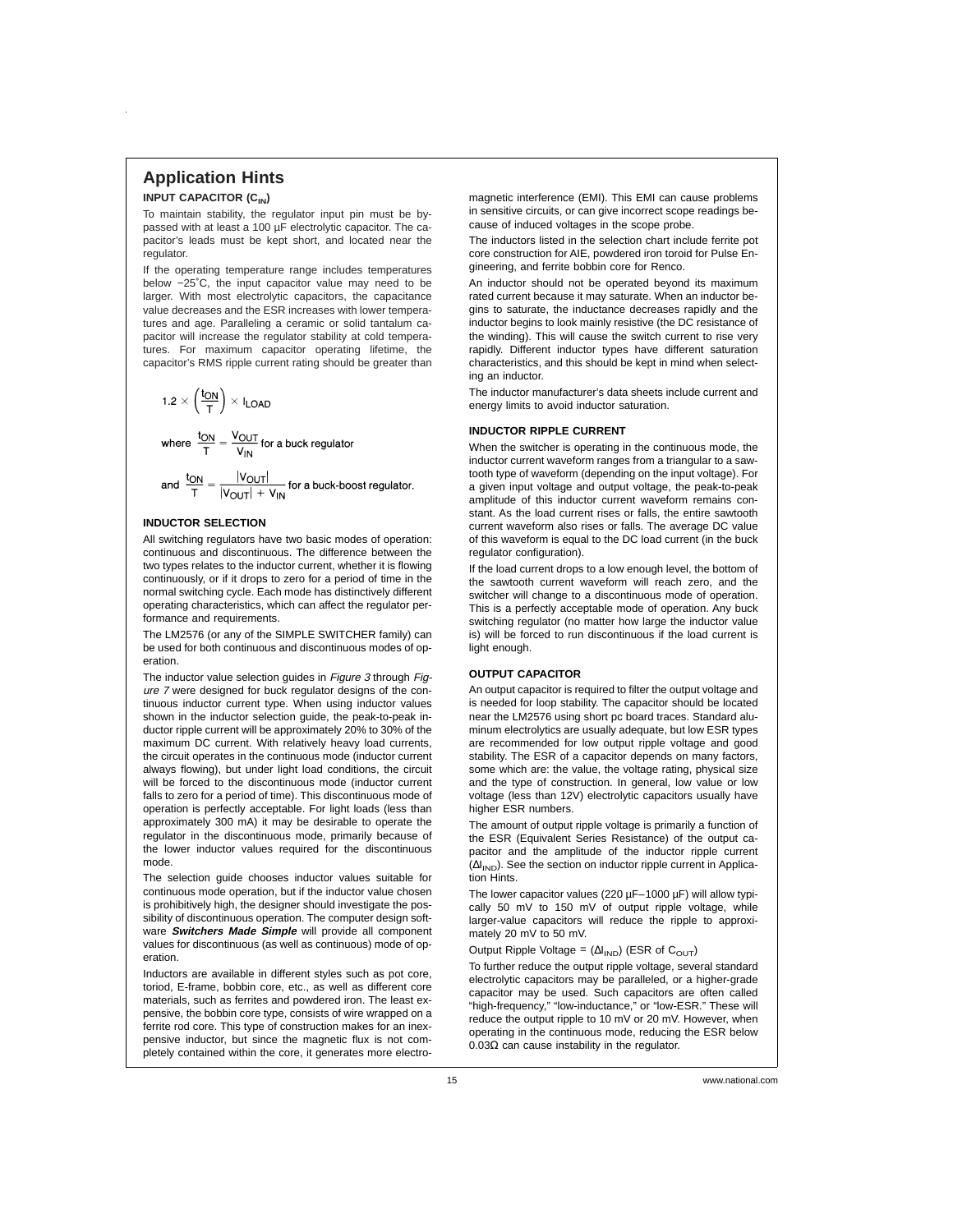### **Application Hints (Continued)**

Tantalum capacitors can have a very low ESR, and should be carefully evaluated if it is the only output capacitor. Because of their good low temperature characteristics, a tantalum can be used in parallel with aluminum electrolytics, with the tantalum making up 10% or 20% of the total capacitance.

The capacitor's ripple current rating at 52 kHz should be at least 50% higher than the peak-to-peak inductor ripple current.

#### **CATCH DIODE**

Buck regulators require a diode to provide a return path for the inductor current when the switch is off. This diode should be located close to the LM2576 using short leads and short printed circuit traces.

Because of their fast switching speed and low forward voltage drop, Schottky diodes provide the best efficiency, especially in low output voltage switching regulators (less than 5V). Fast-Recovery, High-Efficiency, or Ultra-Fast Recovery diodes are also suitable, but some types with an abrupt turn-off characteristic may cause instability and EMI problems. A fast-recovery diode with soft recovery characteristics is a better choice. Standard 60 Hz diodes (e.g., 1N4001 or 1N5400, etc.) are also **not suitable.** See Figure <sup>8</sup> for Schottky and "soft" fast-recovery diode selection guide.

#### **OUTPUT VOLTAGE RIPPLE AND TRANSIENTS**

The output voltage of a switching power supply will contain a sawtooth ripple voltage at the switcher frequency, typically about 1% of the output voltage, and may also contain short voltage spikes at the peaks of the sawtooth waveform.

The output ripple voltage is due mainly to the inductor sawtooth ripple current multiplied by the ESR of the output capacitor. (See the inductor selection in the application hints.)

The voltage spikes are present because of the the fast switching action of the output switch, and the parasitic inductance of the output filter capacitor. To minimize these voltage spikes, special low inductance capacitors can be used, and their lead lengths must be kept short. Wiring inductance, stray capacitance, as well as the scope probe used to evaluate these transients, all contribute to the amplitude of these spikes.

An additional small LC filter (20 µH & 100 µF) can be added to the output (as shown in Figure 15) to further reduce the amount of output ripple and transients. A 10 x reduction in output ripple voltage and transients is possible with this filter.

#### **FEEDBACK CONNECTION**

The LM2576 (fixed voltage versions) feedback pin must be wired to the output voltage point of the switching power supply. When using the adjustable version, physically locate both output voltage programming resistors near the LM2576 to avoid picking up unwanted noise. Avoid using resistors greater than 100 kΩ because of the increased chance of noise pickup.

#### **ON /OFF INPUT**

For normal operation, the  $\overline{ON}$  /OFF pin should be grounded or driven with a low-level TTL voltage (typically below 1.6V). To put the regulator into standby mode, drive this pin with a high-level TTL or CMOS signal. The ON /OFF pin can be safely pulled up to  $+V_{IN}$  without a resistor in series with it. The  $\overline{ON}$  /OFF pin should not be left open.

#### **GROUNDING**

To maintain output voltage stability, the power ground connections must be low-impedance (see Figure <sup>2</sup>). For the 5-lead TO-220 and TO-263 style package, both the tab and pin 3 are ground and either connection may be used, as they are both part of the same copper lead frame.

#### **HEAT SINK/THERMAL CONSIDERATIONS**

In many cases, only a small heat sink is required to keep the LM2576 junction temperature within the allowed operating range. For each application, to determine whether or not a heat sink will be required, the following must be identified:

- 1. Maximum ambient temperature (in the application).
- 2. Maximum regulator power dissipation (in application).
- 3. Maximum allowed junction temperature (125˚C for the LM2576). For a safe, conservative design, a temperature approximately 15˚C cooler than the maximum temperatures should be selected.
- 4. LM2576 package thermal resistances  $\theta_{JA}$  and  $\theta_{JC}$ .

Total power dissipated by the LM2576 can be estimated as follows:

#### $P_D = (V_{IN})(I_O) + (V_O/V_{IN})(I_{I OAD})(V_{SAT})$

where  $I_{\Omega}$  (quiescent current) and  $V_{\text{SAT}}$  can be found in the Characteristic Curves shown previously,  $V_{IN}$  is the applied minimum input voltage,  $V_{\rm O}$  is the regulated output voltage, and I<sub>LOAD</sub> is the load current. The dynamic losses during turn-on and turn-off are negligible if a Schottky type catch diode is used.

When no heat sink is used, the junction temperature rise can be determined by the following:

$$
\Delta T_{J} = (P_{D}) (\theta_{JA})
$$

To arrive at the actual operating junction temperature, add the junction temperature rise to the maximum ambient temperature.

 $T_J = \Delta T_J + T_A$ 

If the actual operating junction temperature is greater than the selected safe operating junction temperature determined in step 3, then a heat sink is required.

When using a heat sink, the junction temperature rise can be determined by the following:

 $\Delta T_J = (P_D) (\theta_{JC} + \theta_{interface} + \theta_{Heat sink})$ 

The operating junction temperature will be:

 $T_1 = T_4 + \Delta T_1$ 

As above, if the actual operating junction temperature is greater than the selected safe operating junction temperature, then a larger heat sink is required (one that has a lower thermal resistance).

Included on the **Switcher Made Simple** design software is a more precise (non-linear) thermal model that can be used to determine junction temperature with different input-output parameters or different component values. It can also calculate the heat sink thermal resistance required to maintain the regulators junction temperature below the maximum operating temperature.

# **Additional Applications**

#### **INVERTING REGULATOR**

Figure 10 shows a LM2576-12 in a buck-boost configuration to generate a negative 12V output from a positive input voltage. This circuit bootstraps the regulator's ground pin to the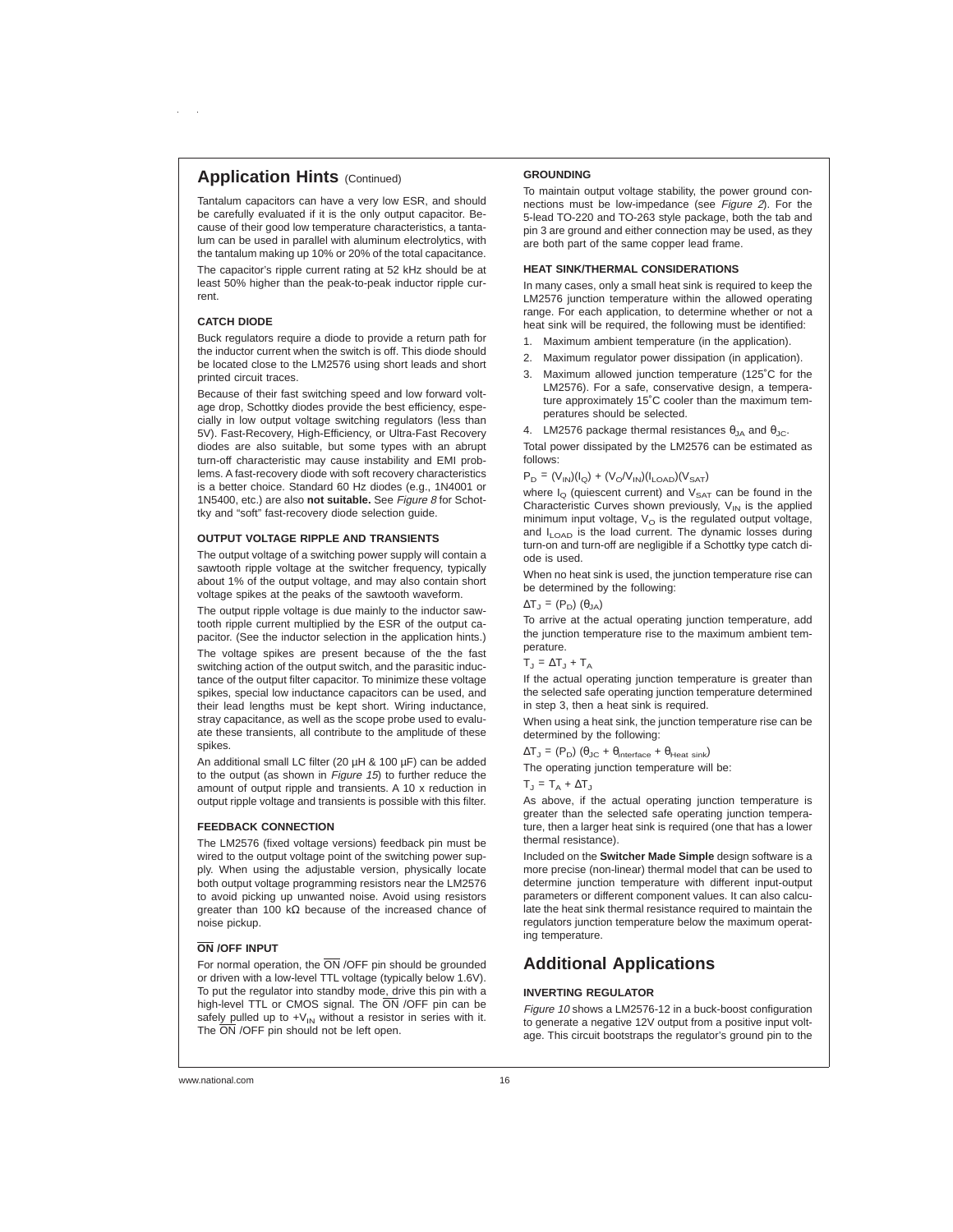# **Additional Applications** (Continued)

negative output voltage, then by grounding the feedback pin, the regulator senses the inverted output voltage and regulates it to −12V.

For an input voltage of 12V or more, the maximum available output current in this configuration is approximately 700 mA. At lighter loads, the minimum input voltage required drops to approximately 4.7V.

The switch currents in this buck-boost configuration are higher than in the standard buck-mode design, thus lowering the available output current. Also, the start-up input current of the buck-boost converter is higher than the standard buck-mode regulator, and this may overload an input power source with a current limit less than 5A. Using a delayed turn-on or an undervoltage lockout circuit (described in the next section) would allow the input voltage to rise to a high enough level before the switcher would be allowed to turn on.

Because of the structural differences between the buck and the buck-boost regulator topologies, the buck regulator design procedure section can not be used to to select the inductor or the output capacitor. The recommended range of inductor values for the buck-boost design is between 68 µH and 220 µH, and the output capacitor values must be larger than what is normally required for buck designs. Low input voltages or high output currents require a large value output capacitor (in the thousands of micro Farads).

The peak inductor current, which is the same as the peak switch current, can be calculated from the following formula:

$$
I_p \approx \frac{I_{LOAD} (V_{IN} + |V_O|)}{V_{IN}} + \frac{V_{IN} |V_O|}{V_{IN} + |V_O|} \times \frac{1}{2L_1 f_{osc}}
$$

Where  $f_{\rm osc}$  = 52 kHz. Under normal continuous inductor current operating conditions, the minimum  $V_{IN}$  represents the worst case. Select an inductor that is rated for the peak current anticipated.



**FIGURE 10. Inverting Buck-Boost Develops −12V**

Also, the maximum voltage appearing across the regulator is the absolute sum of the input and output voltage. For a −12V output, the maximum input voltage for the LM2576 is +28V, or +48V for the LM2576HV.

The **Switchers Made Simple** (version 3.0) design software can be used to determine the feasibility of regulator designs using different topologies, different input-output parameters, different components, etc.

#### **NEGATIVE BOOST REGULATOR**

Another variation on the buck-boost topology is the negative boost configuration. The circuit in Figure <sup>11</sup> accepts an input voltage ranging from −5V to −12V and provides a regulated −12V output. Input voltages greater than −12V will cause the output to rise above −12V, but will not damage the regulator.



#### **FIGURE 11. Negative Boost**

Because of the boosting function of this type of regulator, the switch current is relatively high, especially at low input voltages. Output load current limitations are a result of the maximum current rating of the switch. Also, boost regulators can not provide current limiting load protection in the event of a shorted load, so some other means (such as a fuse) may be necessary.

#### **UNDERVOLTAGE LOCKOUT**

In some applications it is desirable to keep the regulator off until the input voltage reaches a certain threshold. An undervoltage lockout circuit which accomplishes this task is shown in Figure 12, while Figure 13 shows the same circuit applied to a buck-boost configuration. These circuits keep the regulator off until the input voltage reaches a predetermined level.





**Note:** Complete circuit not shown.

**FIGURE 12. Undervoltage Lockout for Buck Circuit**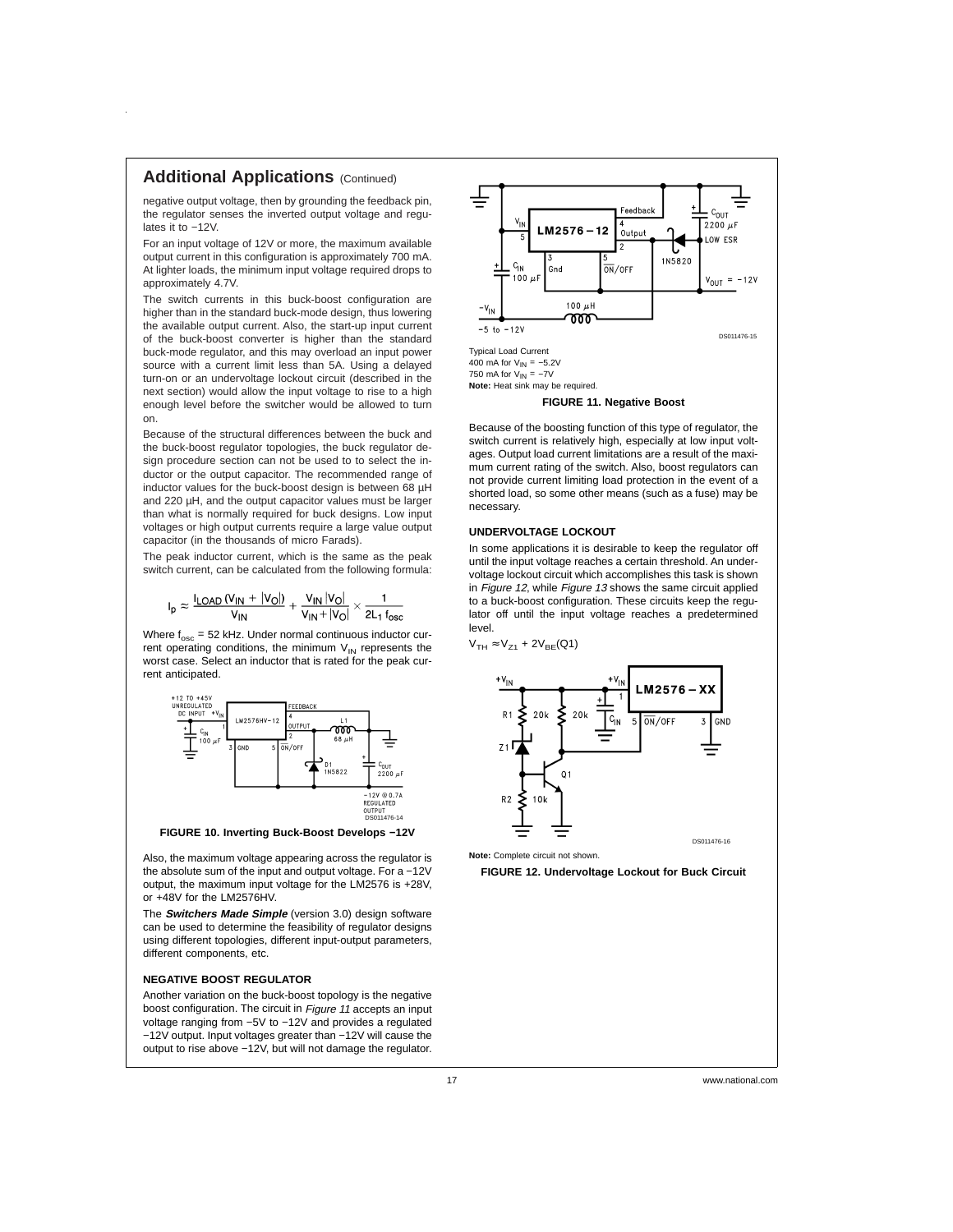

### **DELAYED STARTUP**

The  $\overline{\text{ON}}$  /OFF pin can be used to provide a delayed startup feature as shown in Figure <sup>14</sup>. With an input voltage of 20V and for the part values shown, the circuit provides approximately 10 ms of delay time before the circuit begins switch-

is shown in Figure 15. An additional L-C filter that reduces the output ripple by a factor of 10 or more is included in this



**Note:** Complete circuit not shown.

**FIGURE 14. Delayed Startup**



**FIGURE 15. 1.2V to 55V Adjustable 3A Power Supply with Low Output Ripple**

## **Definition of Terms**

### **BUCK REGULATOR**

A switching regulator topology in which a higher voltage is converted to a lower voltage. Also known as a step-down switching regulator.

#### **BUCK-BOOST REGULATOR**

A switching regulator topology in which a positive voltage is converted to a negative voltage without a transformer.

#### **DUTY CYCLE (D)**

Ratio of the output switch's on-time to the oscillator period.

for buck regulator 
$$
D = \frac{t_{ON}}{T} = \frac{V_{OUT}}{V_{IN}}
$$

for buck-boost regulato

$$
D = \frac{V_N}{T} = \frac{V_N}{V_N}
$$

$$
D = \frac{V_N}{T} = \frac{|V_0|}{|V_0| + V_N}
$$

**CATCH DIODE OR CURRENT STEERING DIODE**

The diode which provides a return path for the load current when the LM2576 switch is OFF.

### **EFFICIENCY (**η**)**

The proportion of input power actually delivered to the load.

$$
\eta = \frac{P_{OUT}}{P_{IN}} = \frac{P_{OUT}}{P_{OUT} + P_{LOSS}}
$$

#### **CAPACITOR EQUIVALENT SERIES RESISTANCE (ESR)**

The purely resistive component of a real capacitor's impedance (see Figure 16). It causes power loss resulting in capacitor heating, which directly affects the capacitor's operating lifetime. When used as a switching regulator output filter, higher ESR values result in higher output ripple voltages.

$$
-\underbrace{w}{\text{ESR}} \underbrace{\text{POD}}_{\text{ESL}} + \underbrace{\text{POD}}_{\text{DS011476-20}}
$$

**FIGURE 16. Simple Model of a Real Capacitor**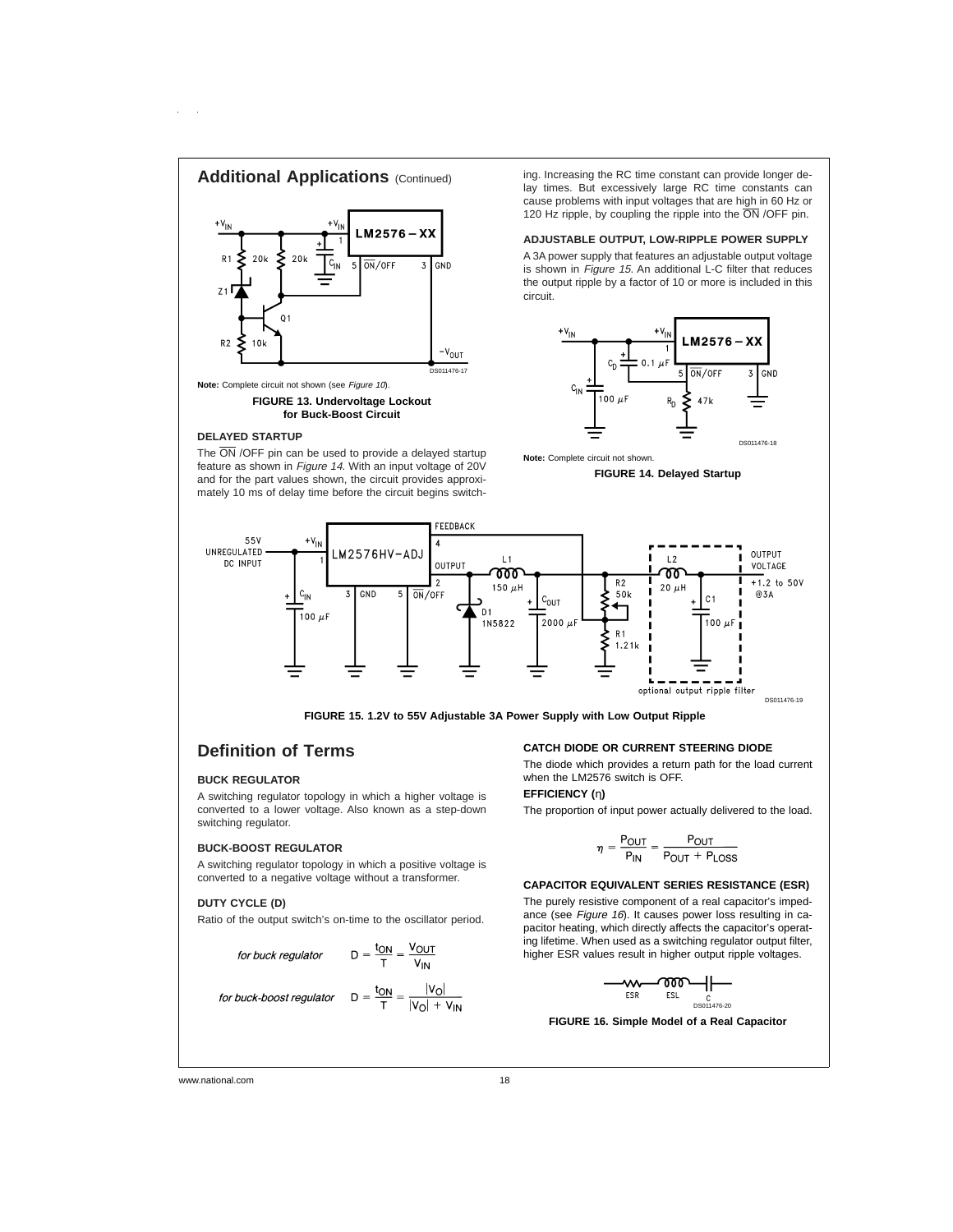# **Definition of Terms** (Continued)

Most standard aluminum electrolytic capacitors in the 100 µF–1000 µF range have  $0.5\Omega$  to  $0.1\Omega$  ESR. Higher-grade capacitors ("low-ESR", "high-frequency", or "low-inductance") in the 100 µF–1000 µF range generally have ESR of less than 0.15Ω.

### **EQUIVALENT SERIES INDUCTANCE (ESL)**

The pure inductance component of a capacitor (see Figure 16). The amount of inductance is determined to a large extent on the capacitor's construction. In a buck regulator, this unwanted inductance causes voltage spikes to appear on the output.

#### **OUTPUT RIPPLE VOLTAGE**

The AC component of the switching regulator's output voltage. It is usually dominated by the output capacitor's ESR multiplied by the inductor's ripple current  $(\Delta I_{\text{IND}})$ . The peak-to-peak value of this sawtooth ripple current can be determined by reading the Inductor Ripple Current section of the Application hints.

#### **CAPACITOR RIPPLE CURRENT**

RMS value of the maximum allowable alternating current at which a capacitor can be operated continuously at a specified temperature.

### **STANDBY QUIESCENT CURRENT (ISTBY)**

Supply current required by the LM2576 when in the standby mode (ON /OFF pin is driven to TTL-high voltage, thus turning the output switch OFF).

### **INDUCTOR RIPPLE CURRENT (∆I<sub>IND</sub>)**

The peak-to-peak value of the inductor current waveform, typically a sawtooth waveform when the regulator is operating in the continuous mode (vs. discontinuous mode).

#### **CONTINUOUS/DISCONTINUOUS MODE OPERATION**

Relates to the inductor current. In the continuous mode, the inductor current is always flowing and never drops to zero, vs. the discontinuous mode, where the inductor current drops to zero for a period of time in the normal switching cycle.

#### **INDUCTOR SATURATION**

The condition which exists when an inductor cannot hold any more magnetic flux. When an inductor saturates, the inductor appears less inductive and the resistive component dominates. Inductor current is then limited only by the DC resistance of the wire and the available source current.

### **OPERATING VOLT MICROSECOND CONSTANT (E\*Top)**

The product (in Volt∙us) of the voltage applied to the inductor and the time the voltage is applied. This  $E\bullet T_{op}$  constant is a measure of the energy handling capability of an inductor and is dependent upon the type of core, the core area, the number of turns, and the duty cycle.

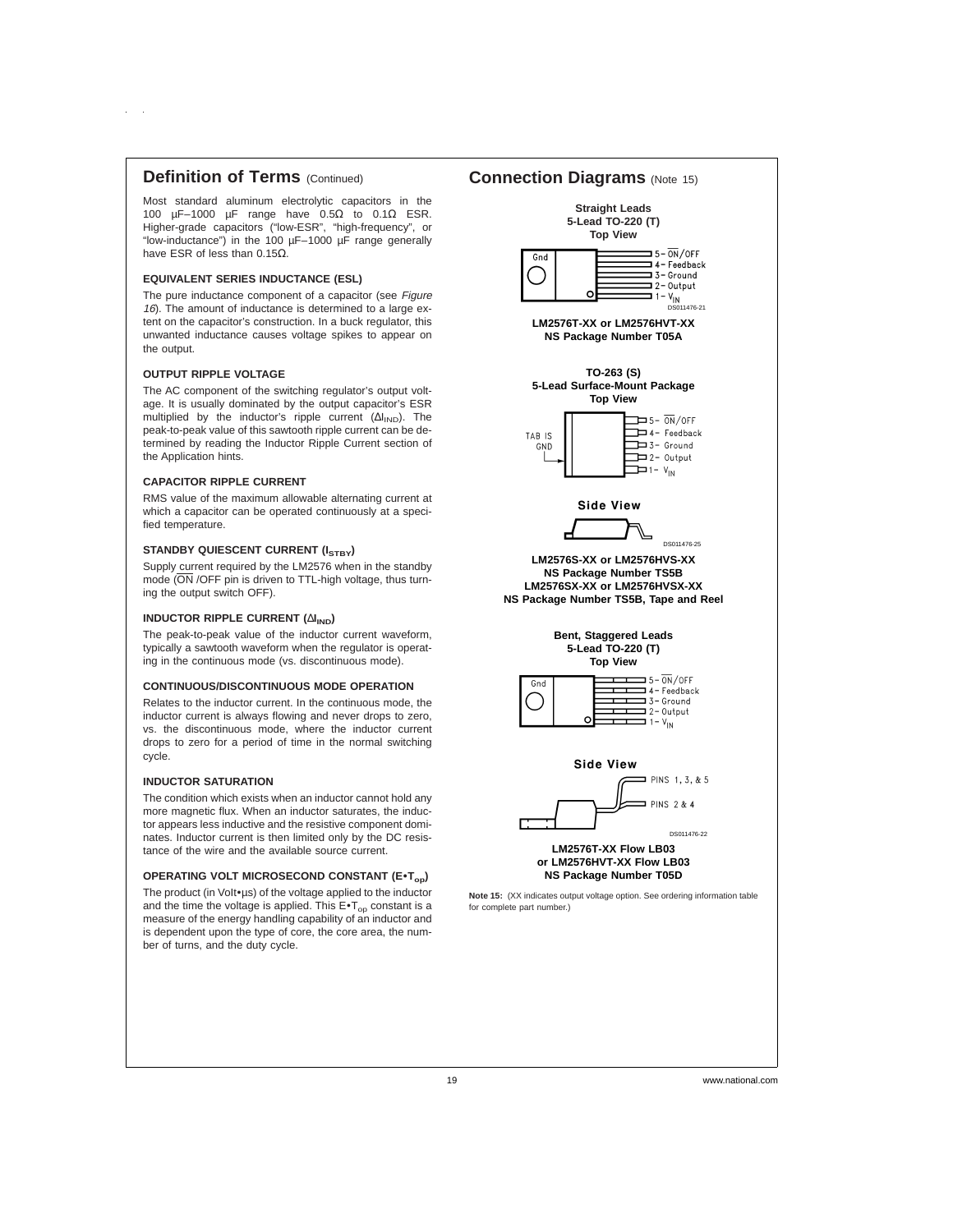

www.national.com 20

 $\hat{\mathcal{A}}$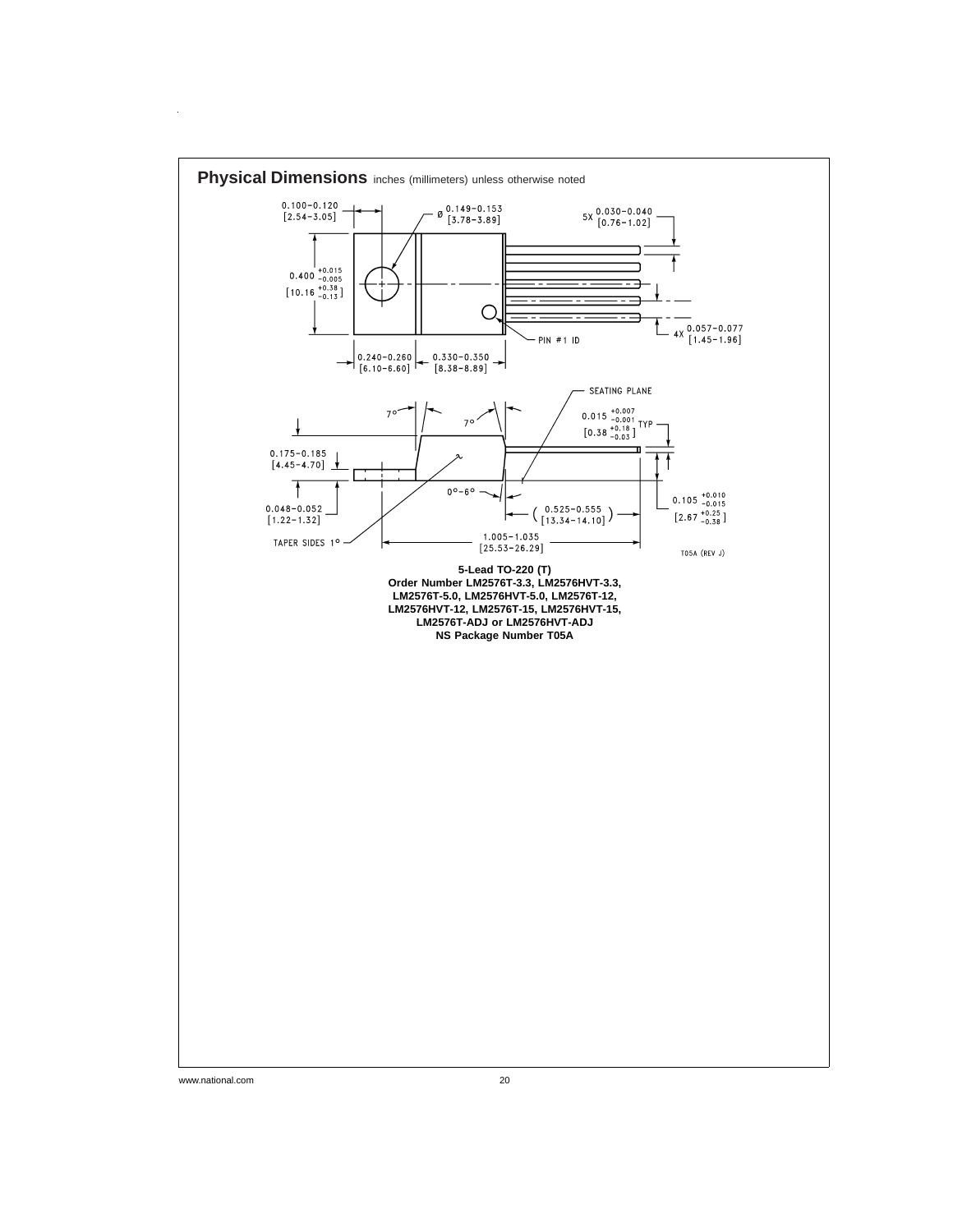

 $\hat{\boldsymbol{\theta}}$